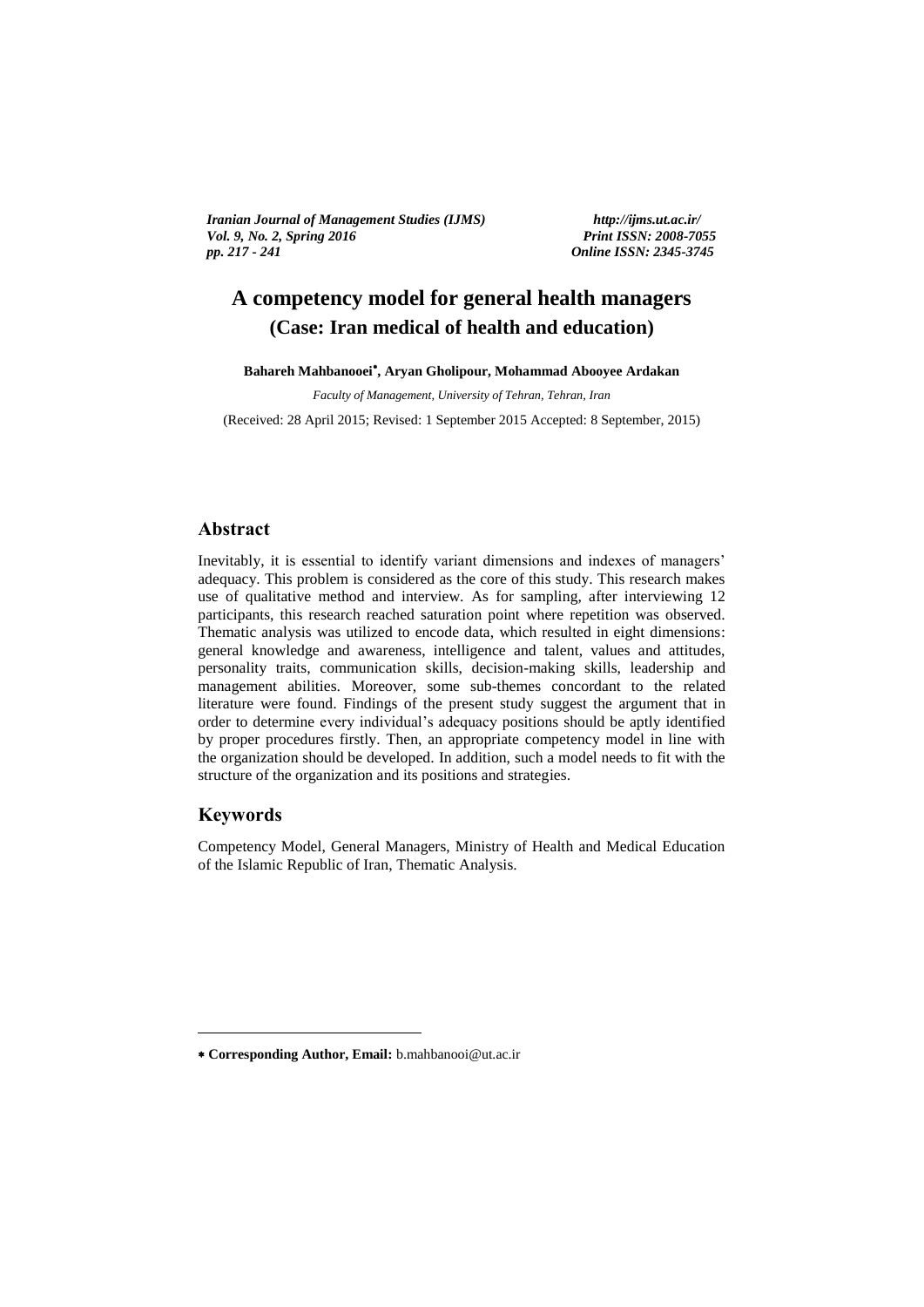### **Introduction**

Due to both environmental changes and the arrival of new structures, job analysis approaches cannot keep up with today's dynamic place. These approaches used to include job description and job specification in order to establish fundamentals for the job in question. However, job analysis had two limitations. First, traditional job analysis could not measure employee's performance output or results which show basics of job success. Second, traditional job analysis is becoming obsolete since job activities quickly change in dynamic environments (Lee *et al.,* 2010, p.72).

Given that, the replacement for traditional job analysis i.e., competency model is able to focus on essential competencies for successful performance of a job, team work, section, or organization in a way that in a dynamic environment it can solve organizations' problems. Although some experts believe that job analysis and competency model are the same with regard to their subject, they are different in their processes (Shipmann *et al.,* 2000, p.703). These two are different in at least six dimensions. Describing behavior is the purpose of job analysis. To do so, it sees job as external object to be described, concentrating on job rather than organization. In addition, traditional job analysis has a retrospective analysis approach that has been concentrated on the typical level of performance. Latent trait forms its approach to measuring. On the other hand, the competency model's purpose is to influence behavior. It sees job as a role that needs to be established, focusing on organizations. Its time orientation is based on future and seeks maximum performance. Furthermore, its criterion for measurement is clinical judgment (Sanchez *et al.,* 2009, p.54).

Traditional development strategies and job selection are less flexible when compared to competency-based ones. One of the strengths of competency models is that they are often related to business purposes and organization's strategies (Rodriguez *et al.,* 2002, p.313). These differences demonstrate that in order to remedy the defects of job analysis in organizations with strategic approaches;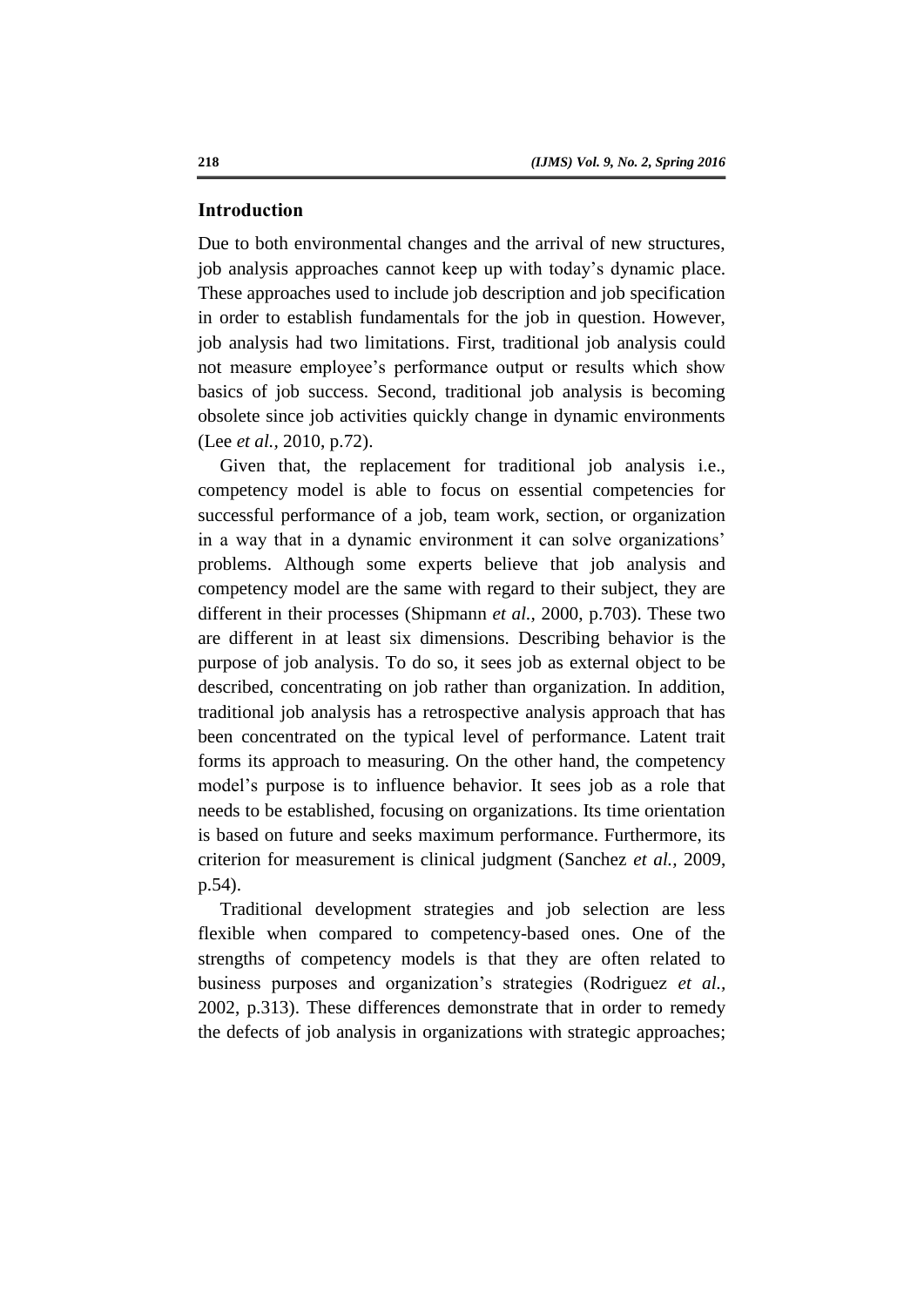Suitable competency models should be used to match the dynamic environment, hence being in line with the strategies of organizations (Sanchez *et al.,* 2009, p.53).

Considering the governmental nature of them, the country's ministries need to be both efficient and effective in every aspect. Managers aware of public advantages and competent enough to provide citizens with:

- Required services seem to be a prerequisite in this regard. On the other hand, lack of such managers in big organizations can result in public dissatisfaction and waste of sources. Taking the above-mentioned arguments into account, the present study sets out to develop a competency model for general managers of such organizations via overcoming obstacles, coordinating general managers' performance with organization's strategies, and effective management of working under them. With regard to the mission and goals of the ministry of health and medical education, it seems vital for this ministry to have managers who direct the staff and resources in an efficient and effective manner. To this end, identification of competencies for recruiting and selecting as well as training and developing are absolutely crucial. Taken together, it still rises the question how a model for managers' competency can be determined in order to overcome the limitations of job analysis, hence improving the managers' performance.
- Due to cultural differences and in order to adapt and localize the existing models in literature, many researches have been conducted on the models of management competency in Iran. Pour-Karimi & Sedaghat (2014) identified elements of managers' competencies after interviewing with 16 managers and entrepreneurs. Taleghani *et al.* (2010) developed a human resources competency model for imam of the mosque, mosque administrators and prayers (Salah). Nasehi-far *et al.* (2010) investigated capabilities and competencies of managers in the ministry of commerce of Iran. Dargahi *et al.* (2010) presented a managerial competency model for cultural management in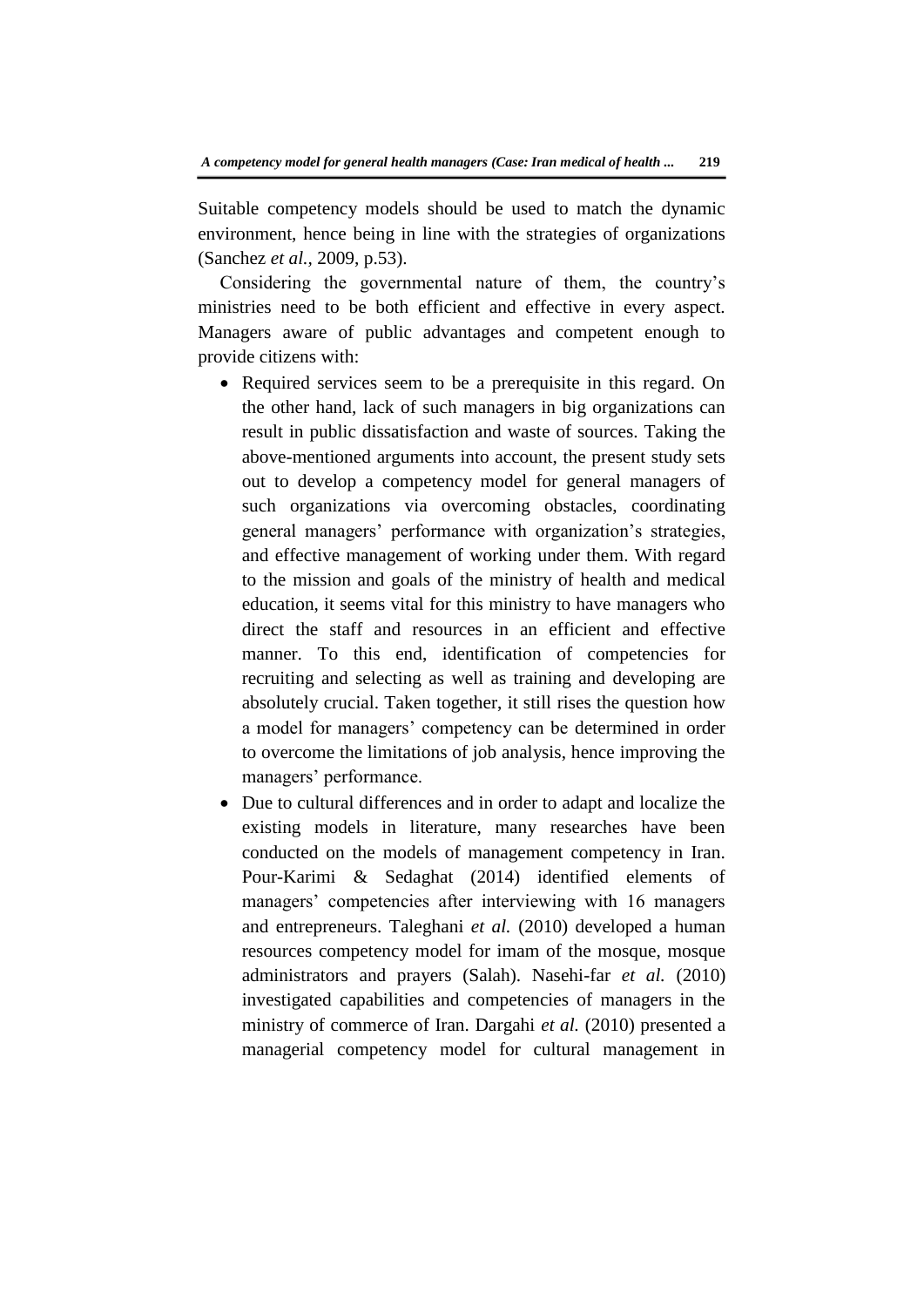Tehran municipality. Hassani (2014) introduced a structural model for core competency assessment for Urmia University faculties. Abdullahi *et al.* (2014) identified a model for teacher's professional competencies. Ranjbar *et al.* (2013) presented a conceptual model for middle manager's competences by structural equation modeling in health care sector. Their research method was quantitative and descriptive and they used a questionnaire of 63 questions for measuring manager's competency.

- Despite the dense literature on the subject (McCredie & Shackleton, 2000), none of the previous studies focused on general managers, especially in the ministry of health and medical education of the Islamic Republic of Iran .
- General managers rank between minister's assistants and operational managers in a ministry. They coordinate their relations between them and are responsible for making crucial decision for their respective general office, and present their reports quickly and accurately to minister's assistants. So, their performance is of high consequences for a ministry's effectiveness and efficiency.

# **Literature Review**

Given the challenges and the opportunities at hand, such a role of managers as an essential source for solving problems in organizations is highlighted even more (Eisenhardt & Graebner, 2007). One of the novel approaches with the purpose of training and developing managers is making use of competencies for designing management development programs (Swayne *et al.,* 2012; Tebes *et al.,* 2011).

According to the resource based view (RBV), organizations differ depending on their resources (including tangible and intangible resources); and therefore they have a different competitive situation. Figure 1 provides a better understanding for this perspective and the hierarchical of organizational competencies that are the basis of this theory (Saedi & Yazdani, 2009).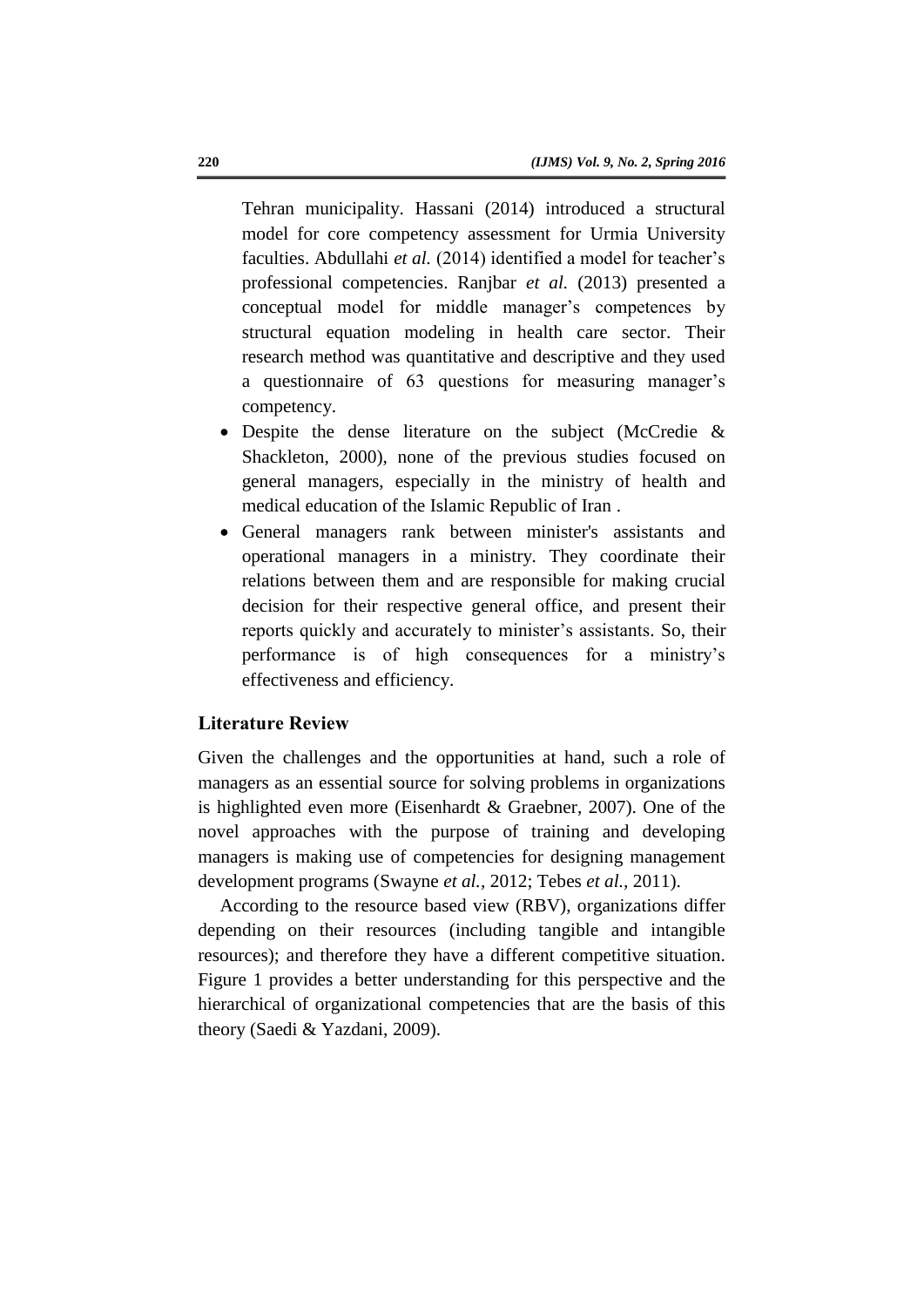

**Fig. 1. Hierarchy of competencies in organizations (Saedi & Yazdani, 2009).**

Organizations need Core competences for achieving excellence and maturity. Core competencies are derived from the organizational capabilities. Also, based on resource based view (RBV), competences are considered as intangible assets. They help organization to acquire competitive advantage. Competent managers are critical to achieve organization strategy (Saedi & Yazdani, 2009).

The simple meaning of the word 'competence' defined as 'the ability to do something well or successfully' (Young & Conboy, 2013). In the other hand, the term 'competency' was used in a study by Boyatzis for the first time, the purpose being to identify the features which would distinguish average management performance from an excellent one (Wickramasinghe *et al.,* 2011, p.2982).

Individual competencies can be defined as input or output of human behavior. When considered as output, competencies are demonstrated by the staff as the extent to which their jobs are introduced and added to predetermine job standards. When considered as input, competencies consist of branches of knowledge, attitudes, and skills which influence individual abilities when it comes to doing things (Wickramasinghe *et al.,* 2011, p.2983).

Generally, management competencies are the opposite of operational competencies. Management competencies relate to interpersonal relations such as coordination, planning, motivation, and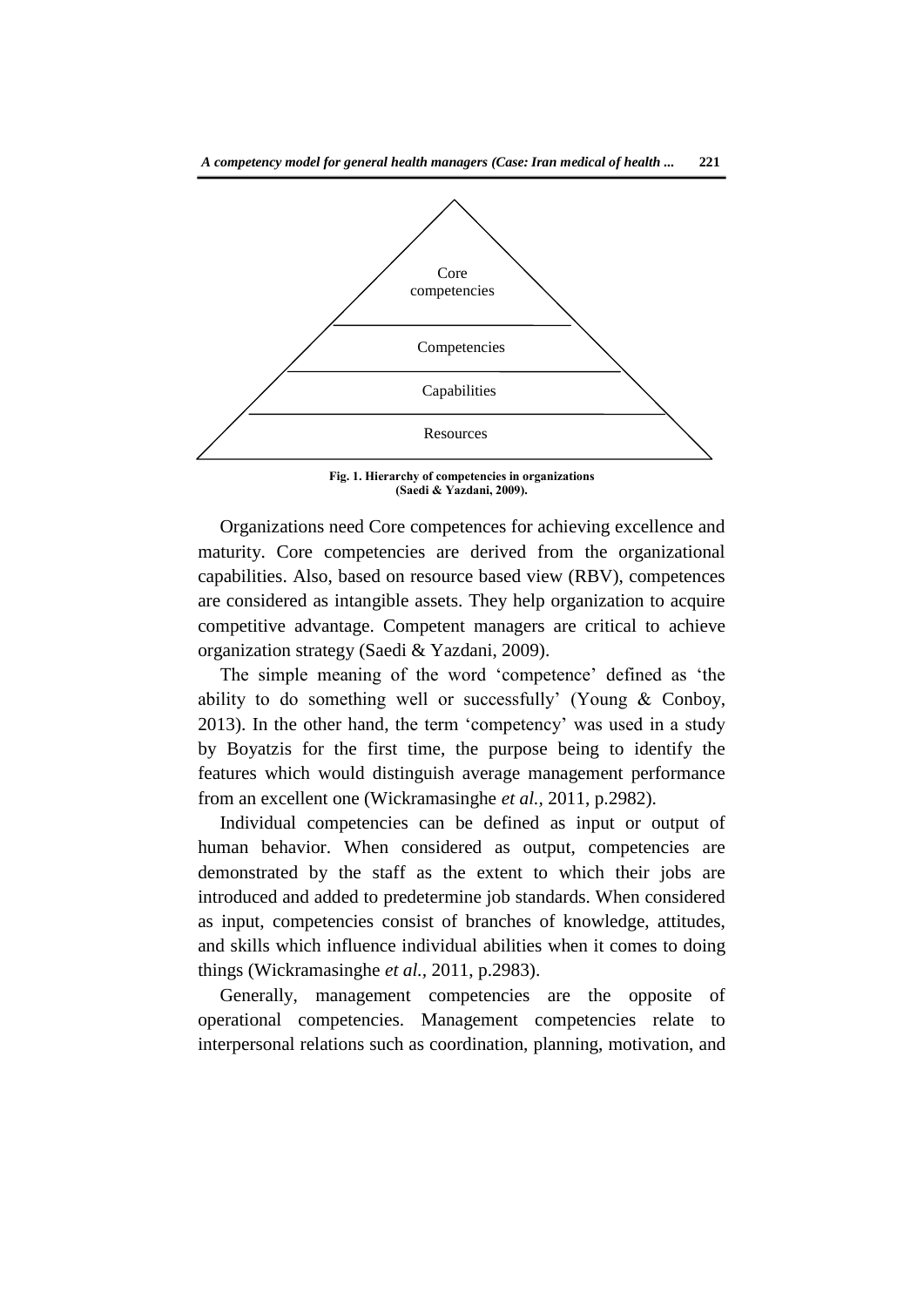practice management. Management competencies cover management responsibilities. They fall into five main categories which are usually presented in organizational behavior, planning, organizing, control, motivation, and coordination.

Management competencies can be general in the sense that they can be defined for every management job or particular organization which is related to management and management relations. Taking the discussion noted above, classifications of competency have resulted in eight items:

- 1. General management behaviors,
- 2. General management skills,
- 3. General operational behaviors,
- 4. General operational skills,
- 5. Management behaviors of a particular organization,
- 6. Management skills of a particular organization,
- 7. Operational behaviors of a particular organization,
- 8. Operational skills of a particular organization.

This categorization presents a scale for analysis in the sense that it can be used as a framework to identify, classify, understand, and balance those complicated patterns of competencies which are in constant swing between more specific and more general. A comprehensive competency model should be the summation of the competencies that are essential for an organization to achieve its goals, including minimum competencies specific to an organization, basic skills description, and behaviors of both manager and employee levels. General competencies can be insightful and useful in the designing stage for a specific model (Soderquist *et al.,* 2009, p.333).

Competency may be regarded as a tool for description which identifies skills, knowledge, personal features, and required behaviors for effective practice of a role in an organization and helps strategic business goals to be met (Lucia *et al.,* 1999, p.5). Competencies satisfy the dynamic and continuously changing demands of organizational environments. Therefore, competency models are instruments to deal with changes in organizations (Gangani *et al.,* 2006).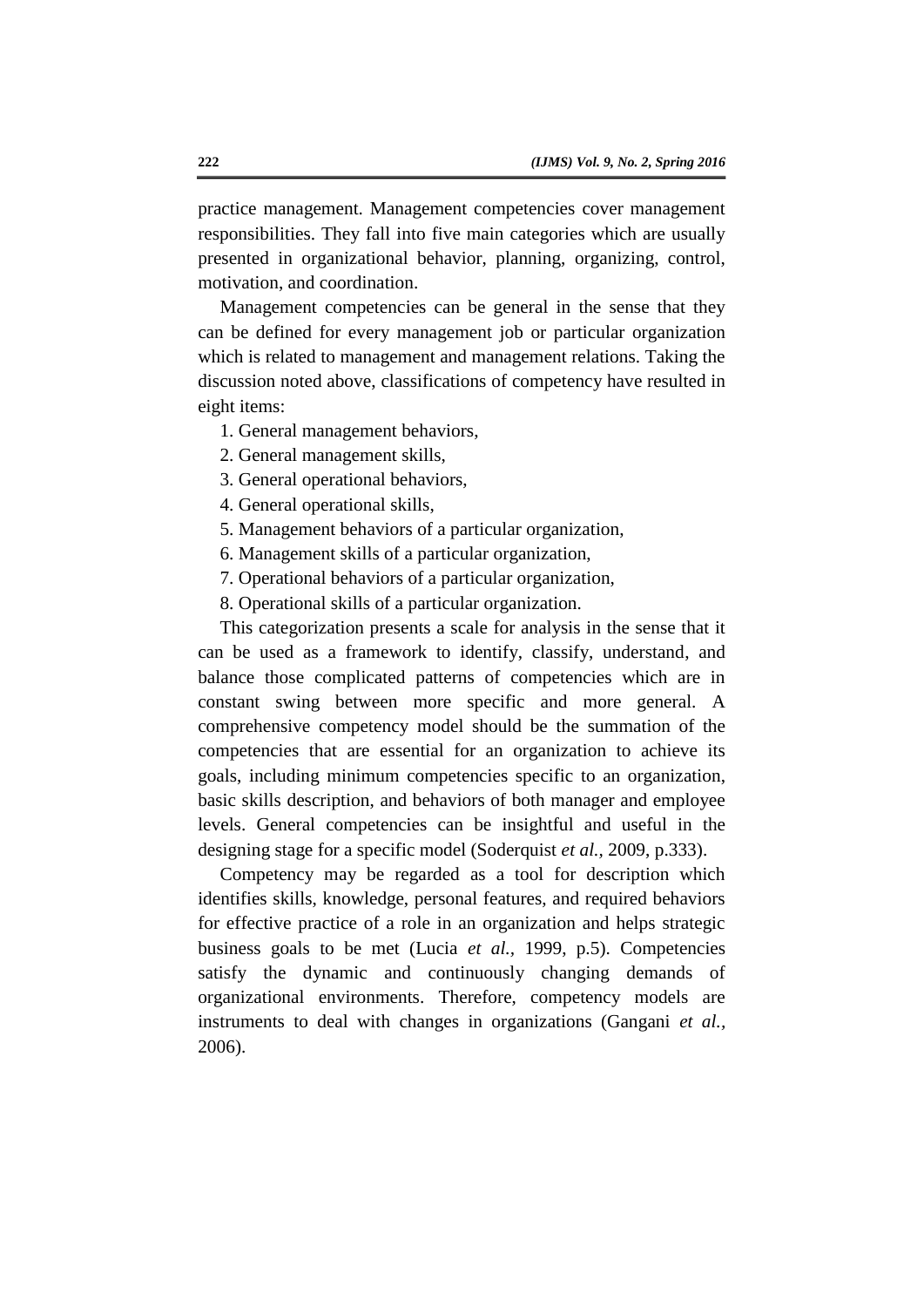Mount used management skill profiles to measure the competency of 250 managers. Three dimensions of competency were found. Namely interpersonal, managerial, and technical skills.

In 2000, the American Management Association (AMA), trying to gauge 921 managers' ideas on management skills and competency, divided management competency into four dimensions: 1. Perceptual skills, 2. Relation skills, 3. Effective skills, and 4. Interpersonal skills. Wangchongming established the competency-based development and

management on an intercultural ground having four dimensions:

- 1. Cultural competency which included cultural adjustment and managerial relation,
- 2. Success competency including the organization's ability, control ability, and success management,
- 3. Decision-making competency consisting of risk and responsibility as much as complicated decisions,
- 4. Team competency including group compatibility and the ability to use team resources. In this view, management training programs can be designed via developing intercultural team leadership competency model (Xuand Wang, 2009).

Van Golder describes three views of competency: first, competency is a basic individual feature (the optimal input approach in the US); second, competency has to do with standards or consequences (specified output model in England); and third, competency is known as both input and output related to behavior or attitudes (Irwin, 2008).

#### **Types of competencies**

Carroll *et al.* (1998) introduced competencies in four main categories:

- 1. Key competencies,
- 2. Team competencies,
- 3. Functional competencies, and
- 4. Leadership and management competencies.

Some other competences include: individual competencies, professional competencies, general competences, core competencies, etc. (Carroll *et al.,* 1998, p.46).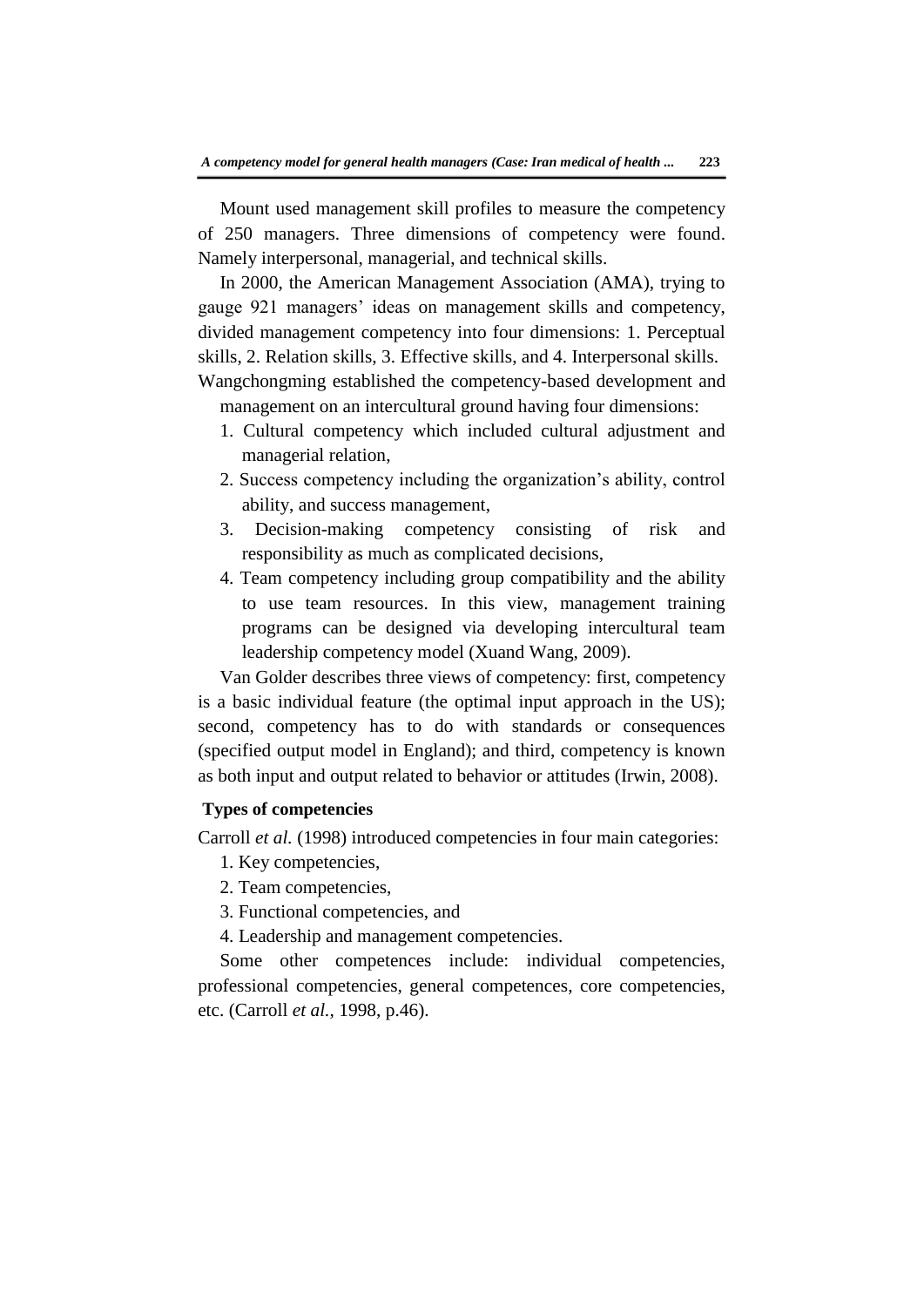### **Developing managerial competency model**

Morelli *et al.* (2005) describes competency modeling process in three interrelated steps:

- Step 1. Defining the objectives (through answering some important questions),
- Step 2. Planning the methodology,
- Step 3. Identifying the competencies and creating the competency model,

These steps are illustrated in Figure 2.

| Step 1: Defining the<br>objectives (through<br>answering some<br>important questions) | . Why is the competency model developed?<br>• What is the unit of analysis?<br>• What is the relevant timeframe?<br>• How will the competency model by<br>be<br>applied?<br>$\bullet$                                                                                                                                                                       |
|---------------------------------------------------------------------------------------|-------------------------------------------------------------------------------------------------------------------------------------------------------------------------------------------------------------------------------------------------------------------------------------------------------------------------------------------------------------|
|                                                                                       |                                                                                                                                                                                                                                                                                                                                                             |
| <b>Step 2: Planning the</b><br>methodology                                            | • Sample selection of individuals<br>• Detemining methods for obtaining the data<br>• Investigating validity and reliability                                                                                                                                                                                                                                |
|                                                                                       | • Broadly defining the content of the job<br>• Identifying specific skills, knowledge and                                                                                                                                                                                                                                                                   |
| Step 3: Identifying the<br>competencies and<br>creating the competency<br>model       | attributes that constitute competencies.<br>• Reviewing the draft list by subject matter<br>experts and reviseing it based on their<br>feedback<br>• Identifying competencies and organizeing<br>competencies into a framework that<br>constitutes a competency model.<br>•Developing behavioral examples<br>for<br>each competency at one or more levels o |
|                                                                                       | proficiency (to complete the competency<br>model)                                                                                                                                                                                                                                                                                                           |

**Fig. 2. Competency modeling process**

Also, Smutný *et al.* (2014) describes the process of creating a generic managerial competency model. They proposed qualitative methods for designing managerial competency model.

Some Iranian researchers developed a managerial competency model in Iran. Pour-Karimi & Sedaghat (2014) identified managers' competencies with mixed method. They gathered their models'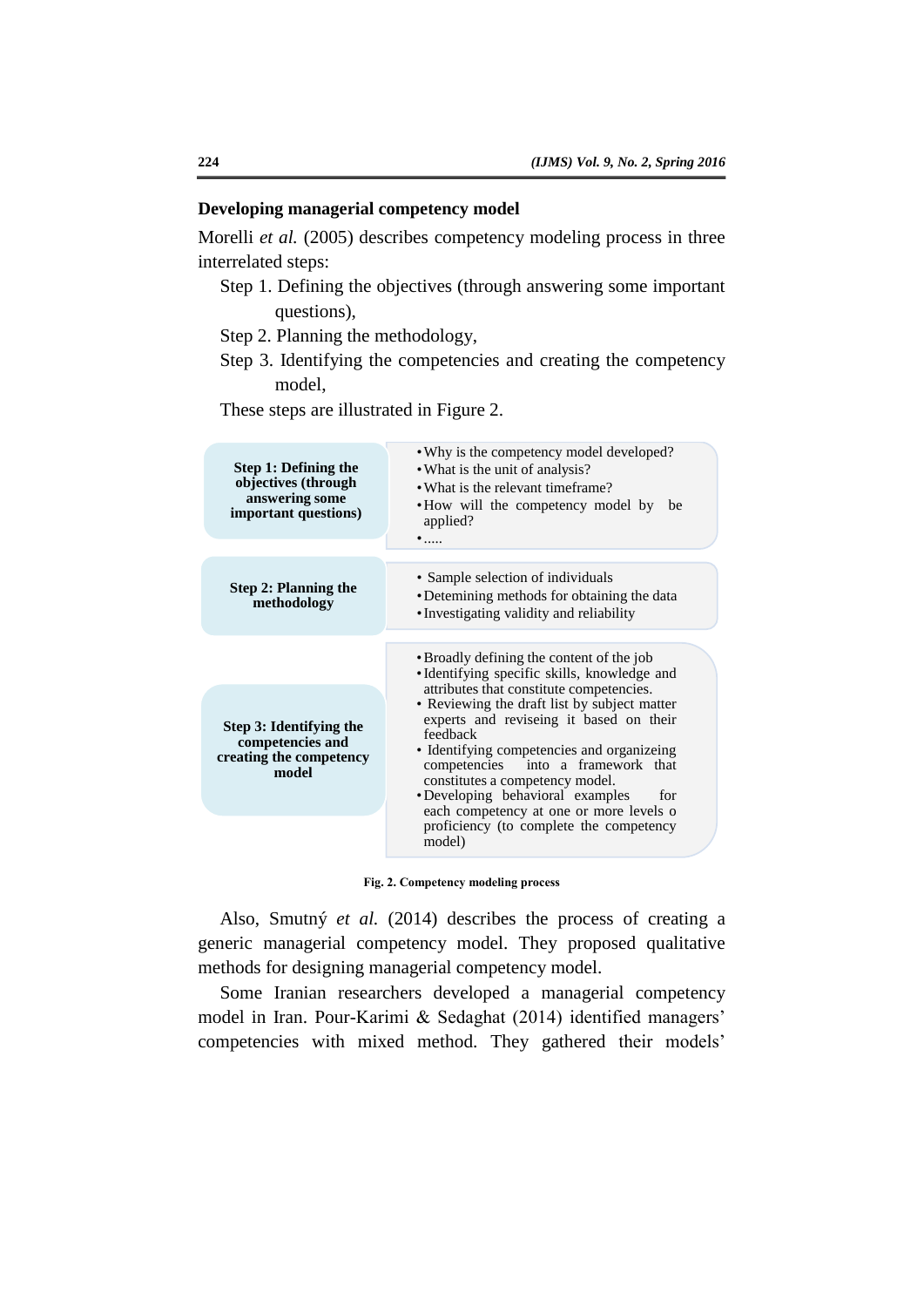elements by interviewing with experts. Taleghani *et al.* (2010) presented a human resources competency model. They used the Delphi method for developing their models.

Nasehi-far *et al.* (2010) investigated managers' competencies in the Ministry of Commerce of Iran by a descriptive-survey research method. Dargahi *et al.* (2010) and Abdullahi *et al.* (2014) presented an applied model for measuring managerial competency in their research. They used a descriptive-survey research method, too.

# **Research Method**

This article attempts to outline the procedure for performing a thematic analysis (Grounded Theory Oriented). Collecting data by a semi-structured interview. In the current study, after reviewing a variety of competency approaches, the prospective competency study design based on Rothwell (2005) was chosen. In the beginning, complimentarily competency was awareness to interviewees and then by expression questions (according to the definition of merit Boyatzis) such as: What competencies are required to do admirable things for general managers? Was introduced and for each question based on their answer follow-up questions were asked in the following.

General managers of the Ministry of Health and Medical Education of Iran formed the participants of this study. Lincoln & Guba state that in a carefully directed study in which sampling has been done in an evolutionary manner, with around 12 interviewees saturation point is reached and most probably it won't exceed 20 (Maykut & Morehouse, 1994, p.63). In this study, among 24 general managers of the ministry, saturation point was reached after interviewing 12 managers. What's more, to ensure this, the minister's assistants who had higher ranks were also interviewed. All in all, in sampling phase considerations such as time, accessibility of interviewees, and their degree of cooperation were taken into account. So, the "purposive sampling" was used as non-probability sampling method.

## **Reliability and validity in qualitative method**

In the 1980s, Lincoln & Guba proposed the concept of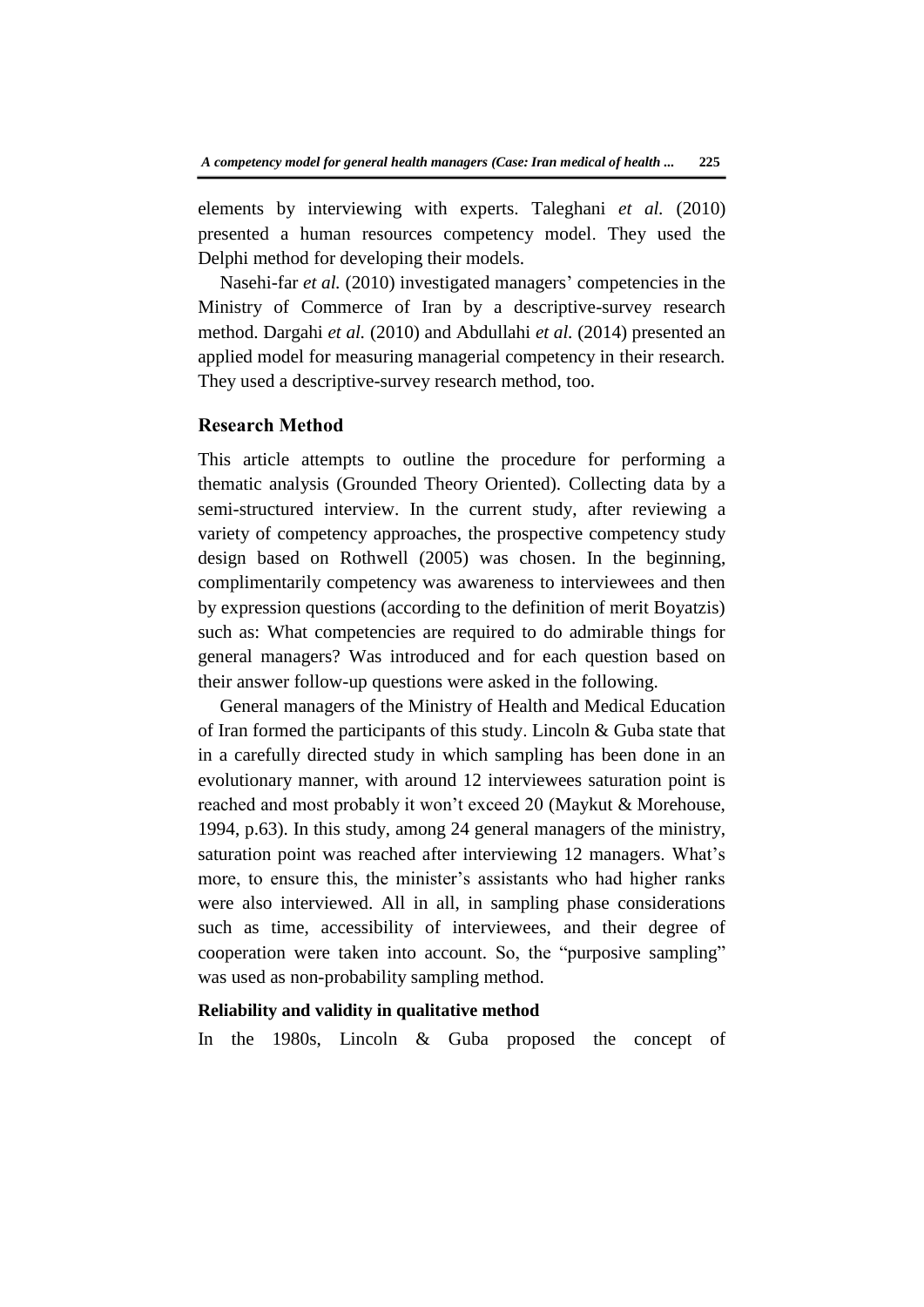"trustworthiness" as an alternative measure for reliability and validity in order to increase scientific accuracy of qualitative researches (Danaeefard & Mozaffarii, 2008); while others concentrate on the validity and reliability measurement in qualitative methods (Merriam, 2009).

In this study, Constant Comparison Method is used to measure the validity. Member Check is used for reviewing the issue and the context of the research by the interviewed group, and Discriminative Group is also used to confirm the validity of results.

To ensure the reliability of transcription, two people are used to be consistent in their contents. In categorizing the interviews, paying attention to the percentages reported by two coders is a way of ensuring the reliability of analysis. The degree of agreement of two coders on the content (60% or more) in an interview (analysis control) is another way of determining the reliability of analysis (Kvale, 1996, p.237). This procedure will be discussed later. In the study at hand, to calculate retest reliability, three interviews which were better were selected and each of them after a 15-day interval was codified by the researcher again.

Retest reliability of the interviews of this study is 81.5%. Considering Kvale's criterion (more than 60%), coding reliability is confirmed.

# **Intercoder reliability (ICR)**

The total number of codes recorded by the researchers is 240, the total agreement between them is 180, and the total disagreement is 60. Intercoder reliability of interviews conducted in this study is 75%. Since this percentage is more than 60, coding reliability is confirmed. Therefore, it can be claimed that the reliability of the analysis of interviews is acceptable.

#### **Validity in qualitative method**

In a qualitative study, validity refers to the degree to which the researcher's observation has been able to reflect the process in question or its related variables (Kvale, 1996, p.238).

Overall, when it comes to interviews validity should be considered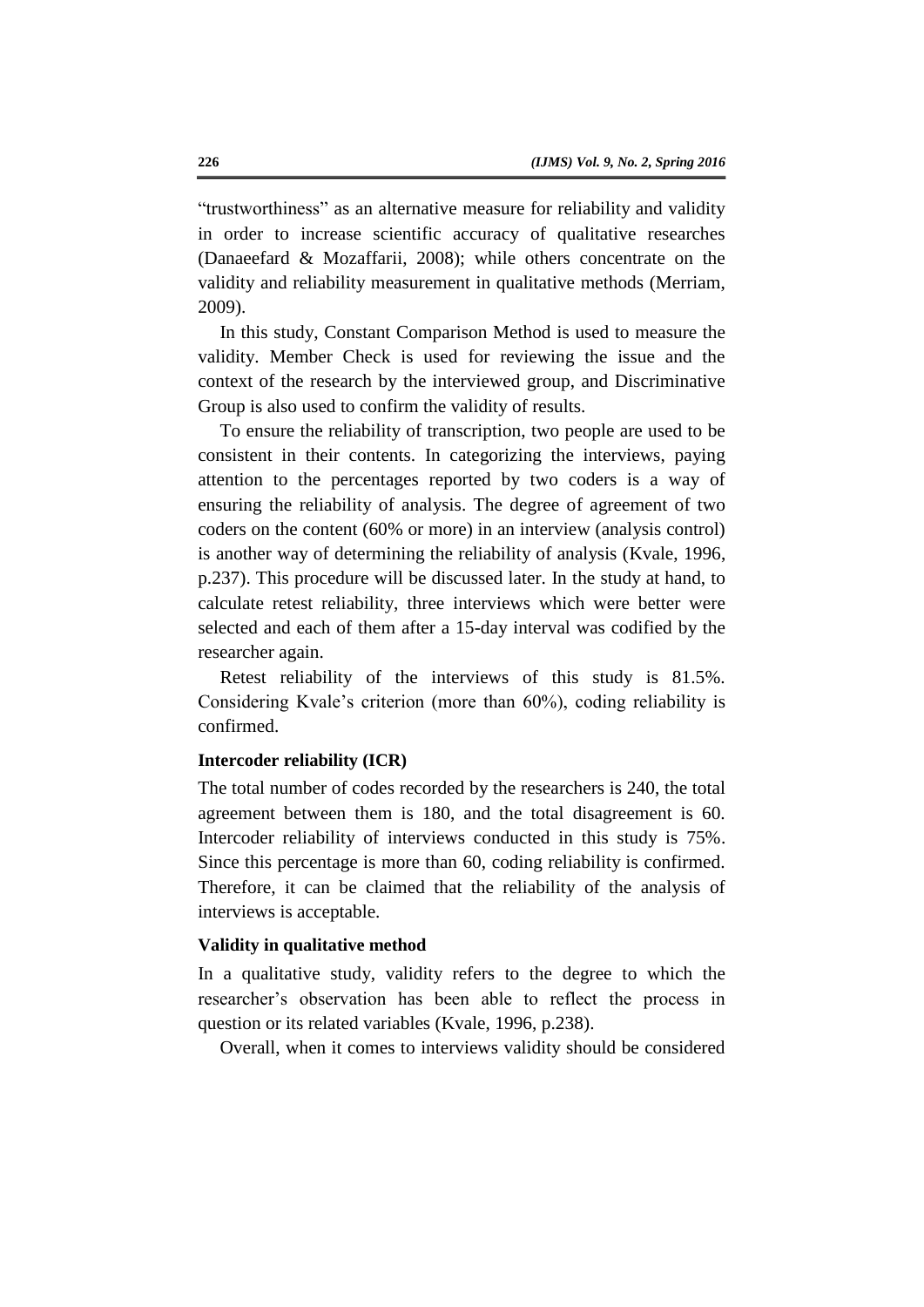in each of seven phases of research in order to make the results dependable and credible.

As for choosing a subject for research, theoretical basics and background research on competency in general and managerial competency in particular were investigated. Then, research questions and sub-questions were posed based on previous theoretical studies. In design phase, after reviewing related books, articles, theses (both local and foreign), and using expert opinions, the best possible design was selected. When interviewing, the researcher asked questions, took notes, and behaved similarly all along to ensure the reliability of interviews. With regard to transcription phase, having taken down some notes during the interview, all transcriptions were electronically completed afterwards, hence ensuring the reliability of this phase. In analyzing the interviews, the order of questions was in a reasonable way. First, the subject of the study was explained to the interviewees; then, the required answers were elicited by the main questions which had been suitably designed.

Also in confirmation phase, due to using two ways of determining reliability i.e., content agreement and retest reliability along with that of five phases above, the reliability of this study can be confirmed.

Since validity in reporting suggests if a particular report is a reliable estimate of research findings, this study has tried to both take the reporting stages step by step and keep them clear.

### **Data Analysis**

In this study, themes analysis is applied to analyze the data from interviews. Thematic analysis is a way of locating, analyzing, and reporting the themes present in a set of data. In its minimum, thematic analysis organizes the data and describes them in detail. However, it can go further and interpret different aspects of a research subject (Braun & Clarke, 2006, p.78).

Thematic analysis has six stages: 1. getting familiar with data, 2. creating primary codes, 3. searching themes, 4. defining and naming themes, 5. revisiting themes, and 6. preparing a report.

As the next step, the number of codings which has been obtained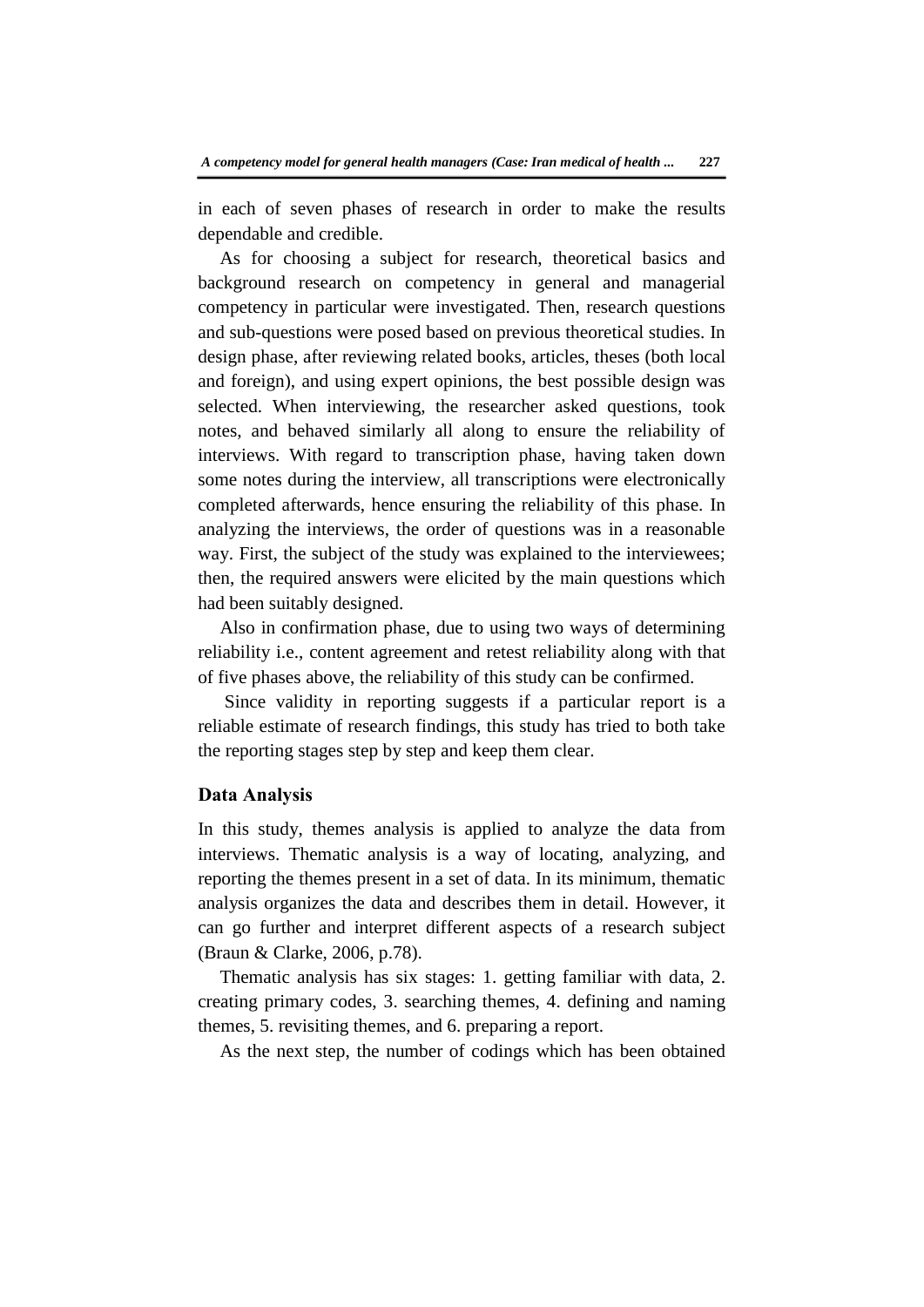by thematic analysis, its table including main themes and sub-themes and resulted eight dimensions are described. First, each dimension is presented in a table, and then those themes extracted from interviews through coding are presented. Interviewees' statements are written in the next section to clarify each theme. Interviewees' words are separated by the number of interview and quotation marks. It is worth mentioning that table 348, codes, and 50 discovered themes are completely included in Appendices.

Based on available definitions in related literature, the first dimension is called "general knowledge and awareness". In this dimension, seven themes are discovered, each of which is extracted based on processes mentioned above.

Knowledge is a body of conceptual, real, and procedural information which can be directly used for functional operations (Dubois *et al.,* 2000). In another study, knowledge is defined as findings and fundamental information about management, implying a condition in which a manager understands business and has a good knowledge of basic findings surrounding business such as short-term and long-term goals, knowledge increasing, and relations between different sections.

Scaperlanda (1996) argues that technical knowledge includes law making, management techniques, and financial resource or basic knowledge as background to fundamentals of management which encompass planning, organizing, and controlling.

| Table 1. Themes related to general knowledge and awareness |                                                                 |                          |  |
|------------------------------------------------------------|-----------------------------------------------------------------|--------------------------|--|
| <b>Main theme</b>                                          | <b>Subthemes</b>                                                | Interview No.            |  |
| General<br>knowledge and<br>awareness                      | Job experience and background                                   | 1, 5, 7, 8, 9, 10, 11, 4 |  |
|                                                            | Specialty and position congruency                               | 3, 5, 7, 4               |  |
|                                                            | Updated knowledge                                               | 2, 5, 3, 8               |  |
|                                                            | Familiarity with job, processes,                                |                          |  |
|                                                            | organizational relations (being a                               | 4, 7, 2, 1, 9            |  |
|                                                            | generalist)                                                     |                          |  |
|                                                            | Knowing rules related to work area                              | 7                        |  |
|                                                            | Knowledge of IT                                                 | 1,7                      |  |
|                                                            | Creating an atmosphere for nurturing<br>talents and meritocracy | 6, 5, 9                  |  |

Seven sub-themes discovered by thematic analysis are illustrated here.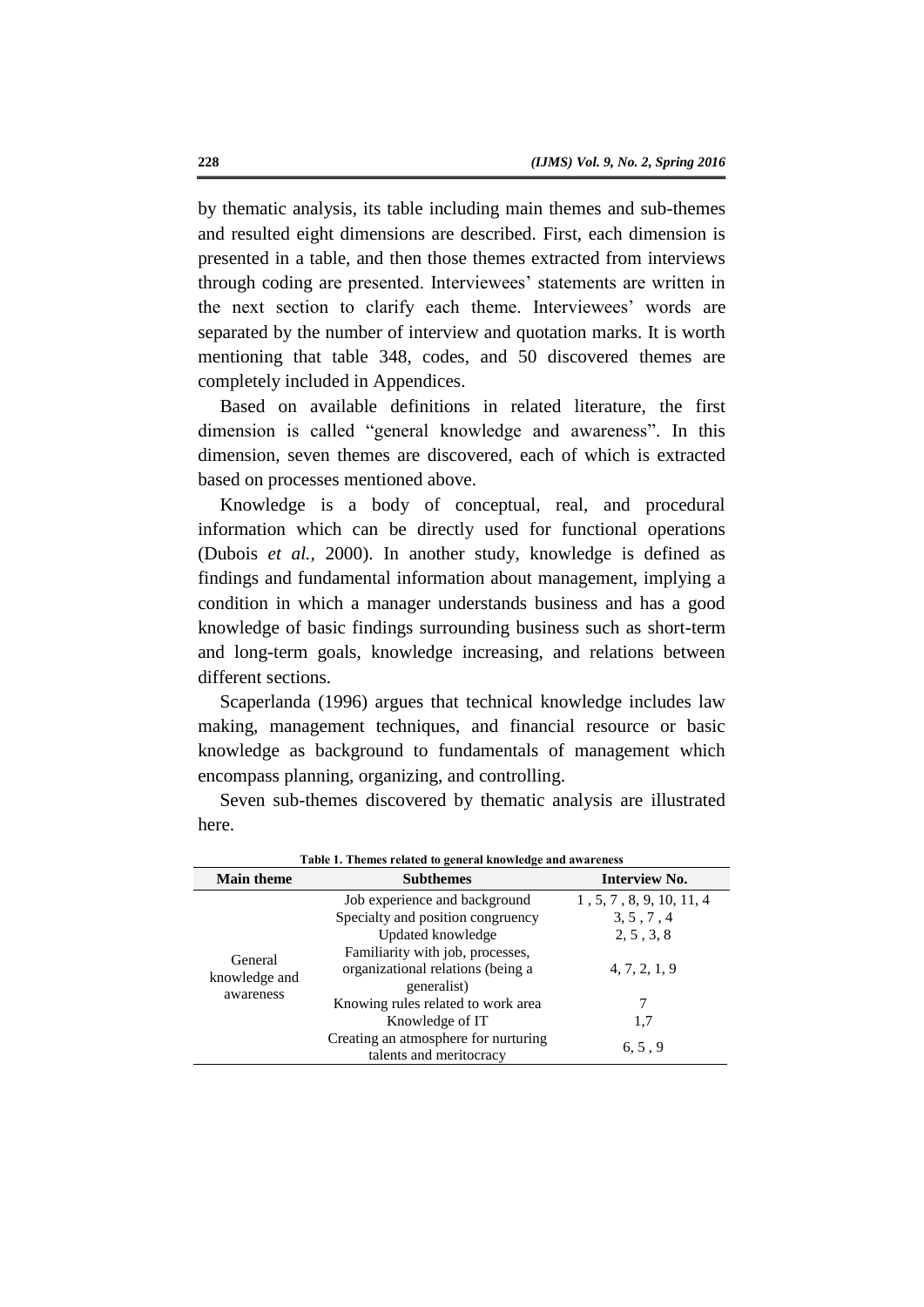#### **Job experience and background**

"A manager's background should be congruous with his work area" ( $6<sup>th</sup>$  & 11<sup>th</sup> interviews), consist of education and the experience of individuals. For instance, if a person who is at the level of a health care university, a sanitation and care center, sanitation networks, and different remedial stations of a province does not have enough experience, "Ministry of Health and Medical Education of Iran" won't accept that person for the general manager position. This is because such a person does not have the required experience of administration due to the fact that he has not gone through organizational hierarchies  $(9<sup>th</sup>$  interview). "A manager who has experienced different levels of an organization is different from the one. "Ministry of Health and Medical Education of Iran" has trained the one who has not experienced that" (8<sup>th</sup>interview). "University degree is not an indication of merit, but rather, suffering vicissitudes of work is of significant importance"  $(1<sup>st</sup>$  interview). "...should go up step by step and work in positions related to that  $(5<sup>th</sup>$  interview). "To become a general manager overnight is not appropriate"  $(7<sup>th</sup>$  interview). "He needs to be middle-aged, I mean, between fifty and fifty-five"  $(4<sup>th</sup>$ interview).

### **Specialty and position congruency**

"Managers should possess the specialty congruent with their positions, that is, congruence between major and position and being aware of all the breakthroughs around the world. Technical knowledge means when a person is in charge of the sanitation of the environment, he needs to know the needs of society and relevant improvements. The most important aspect of a manager is his knowledge"  $(3<sup>th</sup>$  interview). "Should have knowledge competencies in a sense that he is knowledgeable in the area of his responsibility. For example, one who wants to become the dean of student affairs is expected to be completely familiar with issues related to students so that he will be able to understand students' problems. In other words, he needs to have the required knowledge for the position he aspires to get at his disposal. If he is not a university graduate, he has the specific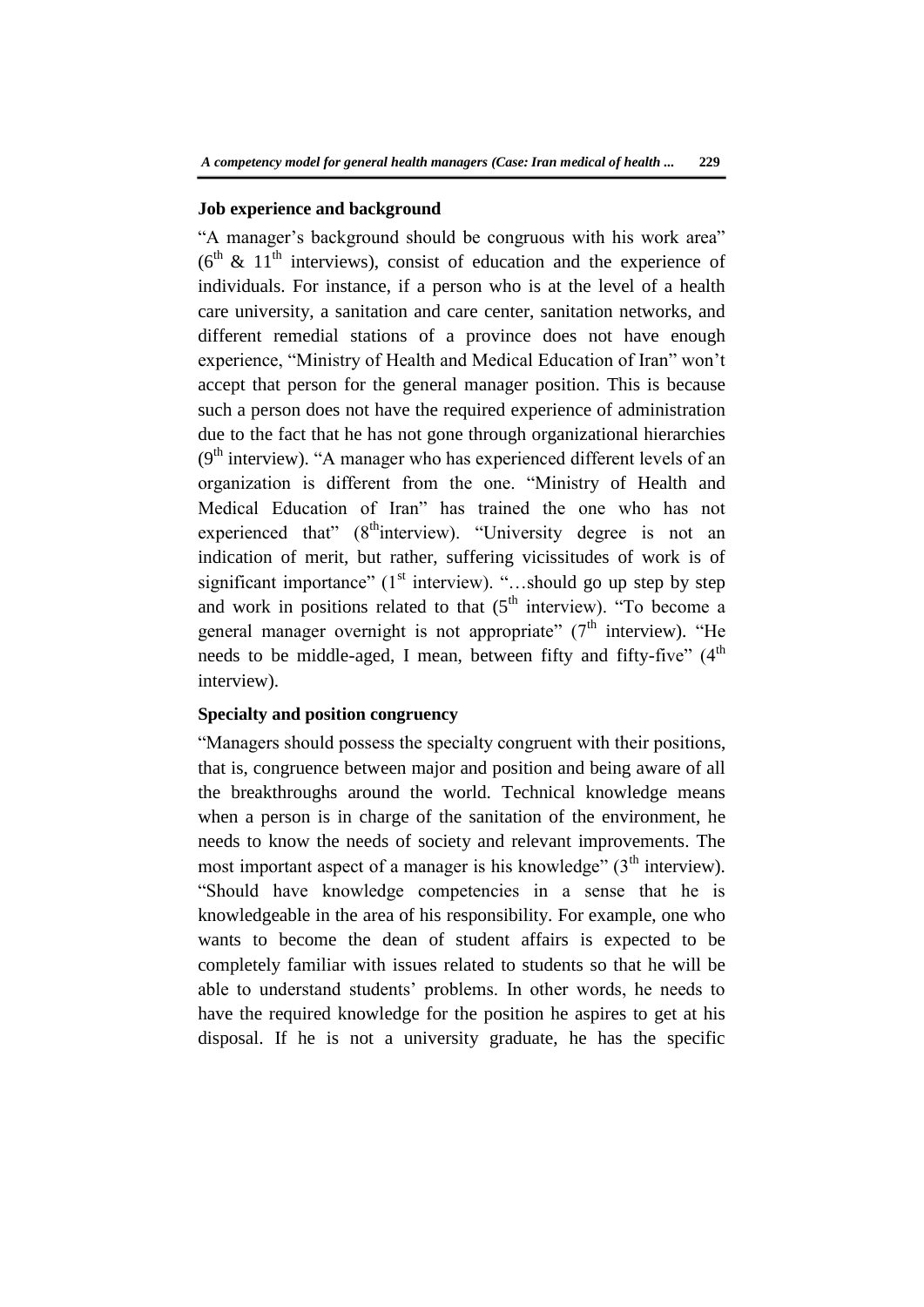knowledge and information for that job at least  $(4<sup>th</sup>$  interview). "Having technical information to a great extent"  $(5<sup>th</sup>$  interview).

"He should major in the related field. For instance, a manager who manages the laboratories of a country needs to have specialty related to laboratory"  $(7<sup>th</sup>$  interview).

Based on available definitions in the literature, the second dimension is called "intelligence and talent". Five themes in this dimension are extracted from the contents of the interviews.

|                             | Tuble 2: Themes Penneu to michigence and tuicht |               |
|-----------------------------|-------------------------------------------------|---------------|
| <b>Main theme</b>           | <b>Subthemes</b>                                | interview No. |
| Intelligence $\&$<br>Talent | Mathematical-logical intelligence               | 11, 2, 3, 6   |
|                             | Cultural intelligence                           | 4, 8          |
|                             | Interpersonal intelligence                      | 5             |
|                             | Emotional intelligence                          | 4.6           |
|                             | Spotting trickery                               |               |
|                             |                                                 |               |

**Table 2. Themes related to intelligence and talent**

"Intelligence is the knowledge and idealy foreknowlege sought by nations in response to external threats and to protect their vital iterests, especially the well-being of their own people" (Warner, 2002, p.18).

Based on definitions in the literature, the third dimension is called "values and attitudes". Two sub-themes in this dimension are discovered.

|                    | Table 3. Themes related to values and attitudes |                  |
|--------------------|-------------------------------------------------|------------------|
| <b>Main theme</b>  | <b>Subthemes</b>                                | Interview no.    |
| Values & Attitudes | Respecting social values                        | 6, 7, 1, 2, 3, 8 |
|                    | Idealistic goal-setting                         | 2.10             |

Kim *et al.* (2011) argue that in turn, attitudes were found to influence behaviors. Also, they refer to the "value" as an enduring belief that a specific mode of conduct or end-state is personally preferable to its opposite.

The fourth dimension, based on the related literature, is called "personality traits". Ten sub-themes that was extracted from the interviews is shown in Table 4.

**Table 4. Themes related to personality features**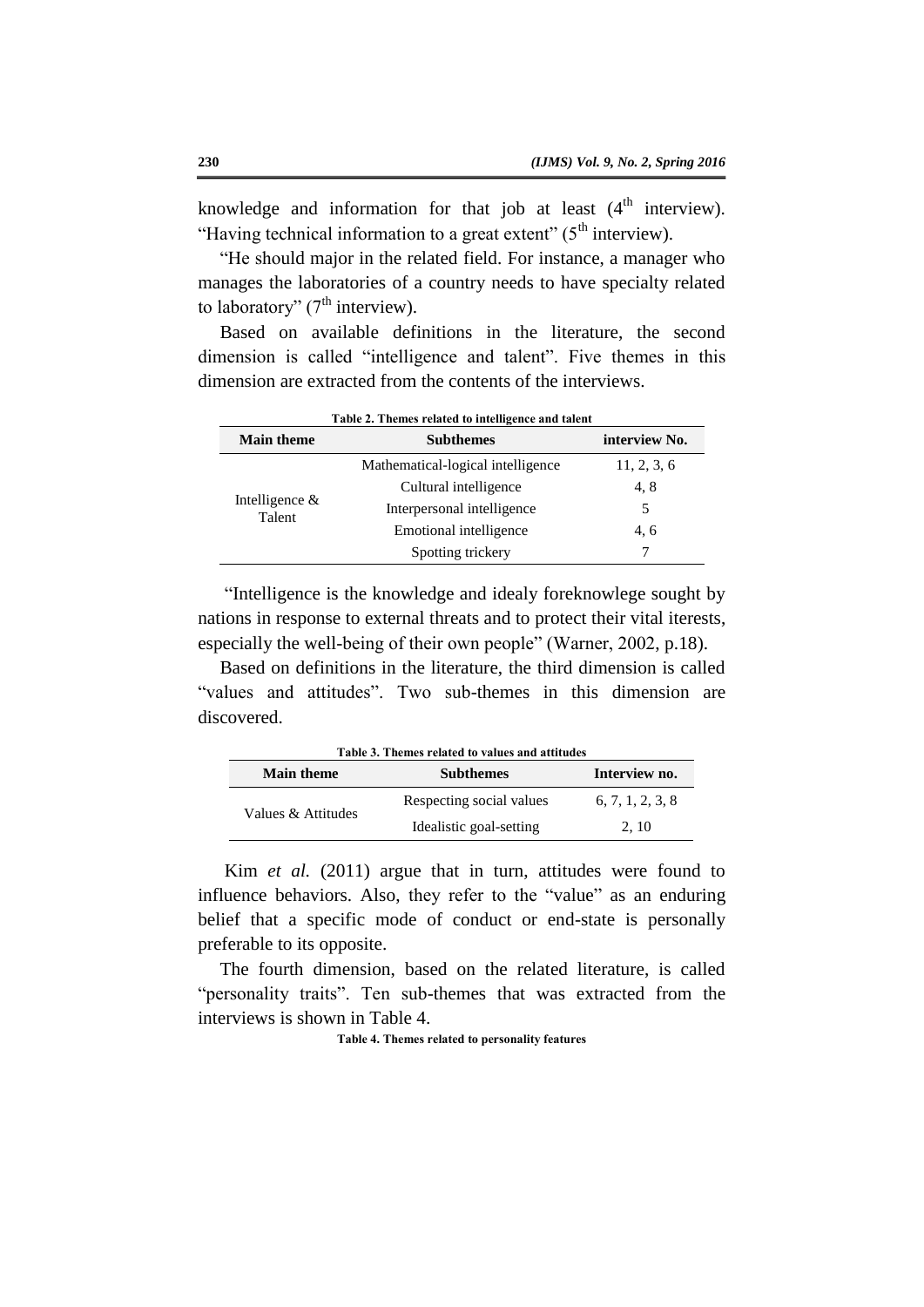| <b>Main theme</b> | <b>Subthemes</b>                                        | Interview no.           |
|-------------------|---------------------------------------------------------|-------------------------|
| Personal traits   | Being suitably attired and organized                    | 1.9                     |
|                   | Following moral codes                                   | 8, 1, 5, 10, 7, 9, 6, 2 |
|                   | Having a strong sense of justice (justice-<br>oriented) | 10, 5, 1                |
|                   | Being active and agile, effective and<br>efficient      | 4, 8, 9                 |
|                   | Being law-abiding                                       | 2, 5, 1, 4              |
|                   | Responsibility, authority, and liberty                  | 6, 2, 5                 |
|                   | Self-sufficiency (self-efficacy)                        | 8.9                     |
|                   | Being open to criticism                                 | 6, 5                    |
|                   | Patience                                                | 3, 9                    |
|                   | Ambition                                                | 10                      |

Personality traits are those characteristics distinct from personalities; besides, thinking is considered as the relative patience of an individual (Dubois *et al.,* 2000).

The fifth dimension, drawing upon the available definitions in the related literature, is called "communication skills". Seven sub-themes are extracted from the interviews discussed.

| <b>Main theme</b>       | <b>Subthemes</b>                                                 | Interview no.     |
|-------------------------|------------------------------------------------------------------|-------------------|
| Communication<br>skills | Speaking and listening skills $\&$<br>effective listening        | 1, 6, 7           |
|                         | Team orientation                                                 | 6, 7, 2           |
|                         | The ability to interact with other<br>sections and organizations | 5, 8, 10, 4, 9, 3 |
|                         | Creating a learning atmosphere in<br>subsets                     | 1, 2, 6           |
|                         | Rallying support                                                 | 4                 |
|                         | Interest in solving customers'<br>problems                       | 9                 |
|                         | Organizational acceptance                                        | 1, 8, 9           |

**Table 5. Themes related to communication skills** 

Skill, dominance, ease or dexterity which is gained through experience, education, art, trade, or technique necessitates using hands, body, or mind (Dubois *et al.,* 2000).

"Communication skills have been categorized in a variety of ways. There are some main functions of communication between physicians and patients, and for each function there are specific skills that enable a productive conversation. These functions are fostering healing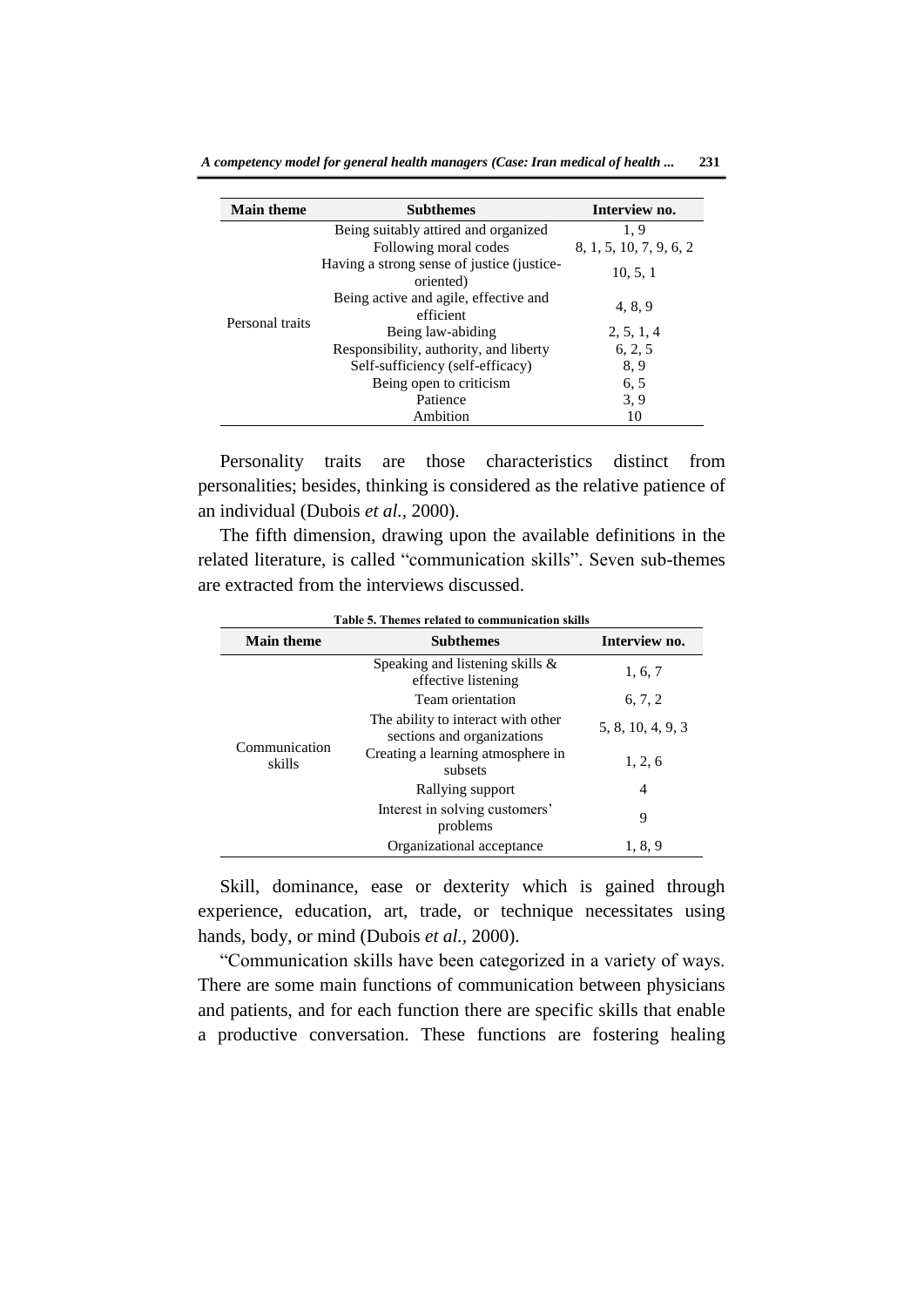relationships; exchanging information, such as what patients want and need; responding to patients' emotions; engaging in informed and collaborative decision making; and enabling patient self-management. Each requires a set of specific communication skills" (Levinson, Lesser & Epstein, 2010).

Social skills and abilities- Bargone and Stewart refer to interpersonal skills as a key job feature of managers. A successful manager needs to practice a range of skills such as communication, delegation, negotiation, paradox resolving, encouraging, power and authority using as various other skills necessary for interpersonal activities (Scaperlanda, 1996).

The sixth dimension, taking into account the available definitions in the related literature, is called "decision-making skills". Five subthemes are extracted from the interviews.

| <b>Main theme</b>         | <b>Subthemes</b>                                 | Interview no. |
|---------------------------|--------------------------------------------------|---------------|
| Decision-making<br>skills | Collaborative decision-making                    | 6, 8, 4, 3    |
|                           | Systematic view                                  | 5, 1, 2       |
|                           | The ability to comprehend and<br>convey issues   | 8, 4          |
|                           | Accuracy and speed in decision<br>making         | 1, 5, 2       |
|                           | The ability to face challenges and<br>mount them | 5, 8          |

Skill is "the ability to deploy knowledge in practice". Skill is gained and developed by repeating knowledge usage in real environment. Skill development without which the managers' information won't be that effective results in the improvement of operation quality. For instance, no manager can acquire team work skills without using and experiencing its principles in practice. Problem-solving and decision-making skills: a manager needs to make a number of decisions. Sometimes he can use reasonable applications as well as optimization techniques. However, there are times when he uses his understanding of advantages and disadvantages of ambiguous or uncertain situations that need high levels of judgment or even intuition. Thus, a manger should develop his judgment skills.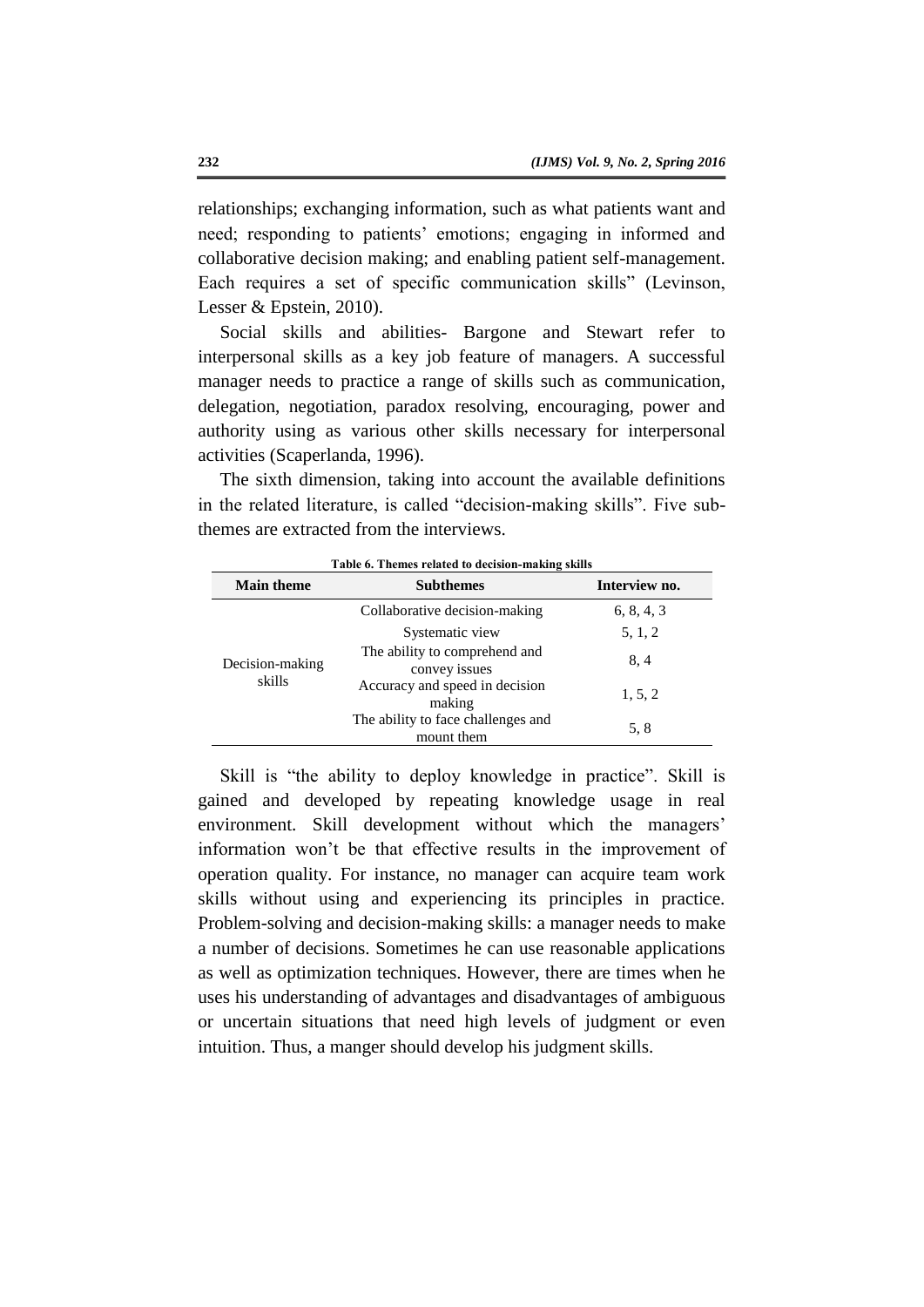The seventh dimension, considering available definitions in the literature, is called "leadership abilities". Five sub-themes are extracted from the interviews discussed above.

|                         | Table 7. Themes related to leadership abilities                         |                        |
|-------------------------|-------------------------------------------------------------------------|------------------------|
| <b>Main theme</b>       | <b>Subthemes</b>                                                        | Interview no.          |
| Leadership<br>abilities | Leadership and guidance role<br>Helping subordinates mature and develop | 5, 2, 10<br>4, 7, 2, 1 |
|                         | Motivating by encouragement,<br>penalizing by extinction                | 1, 6, 2                |
|                         | Charismatic personality                                                 | 10, 5                  |
|                         | Creating an atmosphere for talents to<br>nurture & meritocracy          | 9, 5, 6                |

Ability is the quality of performing physical, mental, and financial tasks or a legal power to operate; it is a talent or skill either inborn or acquired (Dubois *et al.,* 2000).

The eighth dimension, considering available definitions in the literature, is called "management abilities". For this dimension, nine sub-themes were extracted from the interviews discussed above.

| Table 8. Themes related to management abilities |                                            |               |
|-------------------------------------------------|--------------------------------------------|---------------|
| <b>Main theme</b>                               | <b>Subthemes</b>                           | Interview no. |
|                                                 | Clarity in encounters                      | 3, 1          |
|                                                 | The power of bargaining                    | 6.3           |
|                                                 | Constant monitoring of good<br>performance | 3, 5          |
| Management                                      | Change management                          | 6, 8, 5, 9    |
| abilities                                       | Stability of managers                      | 6, 5          |
|                                                 | Appreciation and service compensation      | 10            |
|                                                 | Being rule-oriented                        | 1, 5, 3, 8, 7 |
|                                                 | Crisis management                          | 3, 8          |
|                                                 | Ability to operate strategic programs      | 3, 7          |

# **Conclusions and Suggestions**

This study identified the dimensions and indicators of general managers' competency. Accordingly, eight dimensions are achieved: general knowledge and awareness, intelligence and talent, values and attitudes, personality features, communication skills, decision-making skills, leadership abilities, management abilities.

At the end, it should be noted that this research increased the knowledge about decisive factors in competency of general managers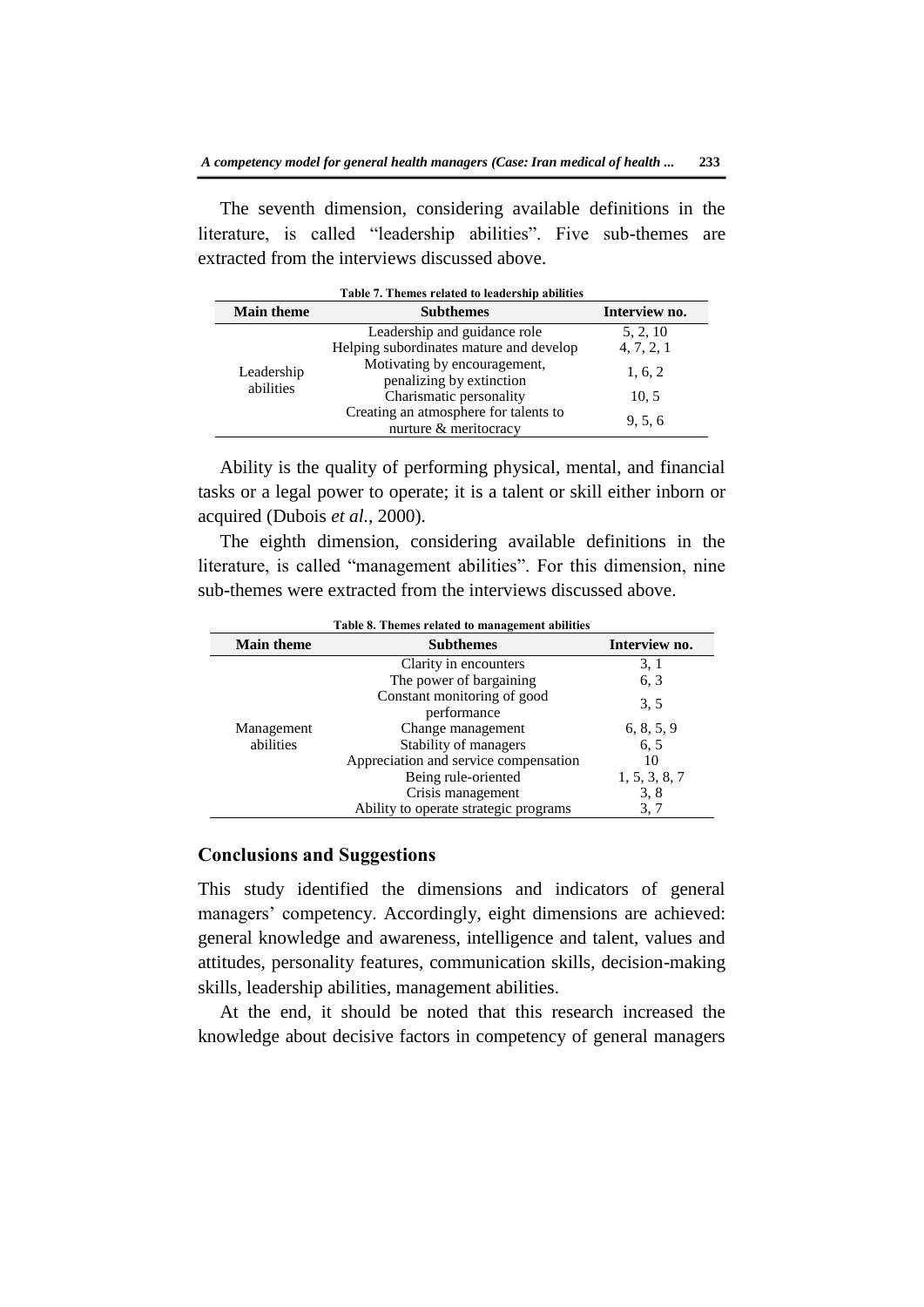of the Ministry of Health and Medical Education of Iran. Besides, the priority and degree of effectiveness of each factor on the other one was determined so that in general knowledge awareness job experience and background was pointed out in nine interviews. In intelligence and talent the sub-theme of mathematical-logical intelligence is mentioned in four interviews; respecting social values is noted by six interviewees in values and attitudes. Similarly, in personality features dimension eight interviewees mentioned following moral codes; in communication skills the sub-theme of the ability to interact with other sections and organizations was stated six times; with regard to decision-making skills, collaborative decisionmaking is mentioned in four interviews; in leadership abilities the subtheme helping subordinates mature and develop was stated by four interviewees; and in management abilities five of them mentioned being rule-oriented. Therefore, job experience and background, mathematical-logical intelligence, respecting social values, following moral codes, the ability to interact with other sections and organizations, collaborative decision-making, helping subordinates mature and develop, and being rule-oriented are the most important factors which need to be nurtured among general managers.

# **Results of thematic analysis**

Taking the conducted interviews and thematic analysis into account, the final model of this study which is composed of 8 dimensions and 50 variables is developed:



**Fig. 3. Competency dimensions**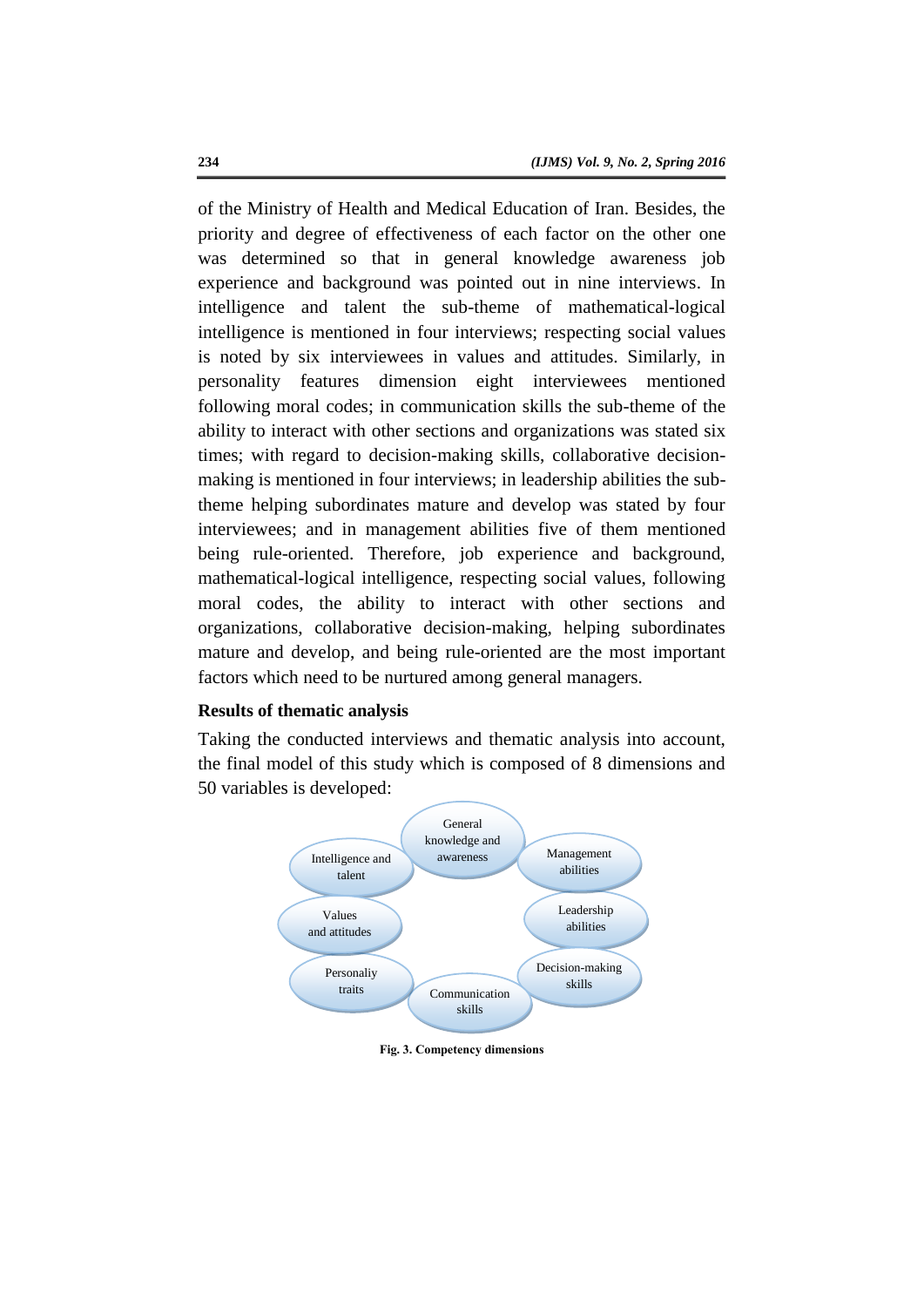The Lancaster Model of Management Competencies proposed by Burgoyne and Stuart is a framework for management competency. According to this model, there are 11 separate features in three groups and three different levels. In basic knowledge and information group of this model, there are two categories, namely basic knowledge of management and technical knowledge while in exploratory model general knowledge and awareness with indicators like job experience and background as well as specialty and position congruency along with other indicators which do not exist in the Lancaster Model have been discovered. At the level of features and skills, factors such as constant sensitivity and judgment, analysis, decision-making, and problem-solving skills have been highlighted while in the research's model personality features along with communication and decisionmaking skills were illustrated separately. Based on Lancaster Model, the level of meta-competence is depicted by indicators such as creativity, mental agility, balance in habits, learning skills, and selfconsciousness while in this model mental agility was shown in personality features dimension under the title of being active and agile and also self-efficacy. Besides, learning skills was presented in subtheme of creating a learning atmosphere in subsets.

For measuring a manager's competency, Scaperlanda (1996) in the model of manager competency has enumerated seven necessary variables each of which has a number of dimensions; as a result, 37 dimensions have been identified. These seven variables are trustbuilding, communication, cooperation with successful teams, customer orientation, developing others, value and plan variation, and organizing. The second dimension is similar to team orientation in the communication skills dimension of the present study. In addition, the indicator of creating an atmosphere for talents to nurture and meritocracy resembles the dimension of developing others in Scaperlanda's model. As for the variable 'communication', it is partly similar to 'communication skills' which has been fully explained. Also, commonalities can be found between value variation in Scaperlanda's model and values and attitudes of the model presented in this study. Similarly, organizing has some areas in common with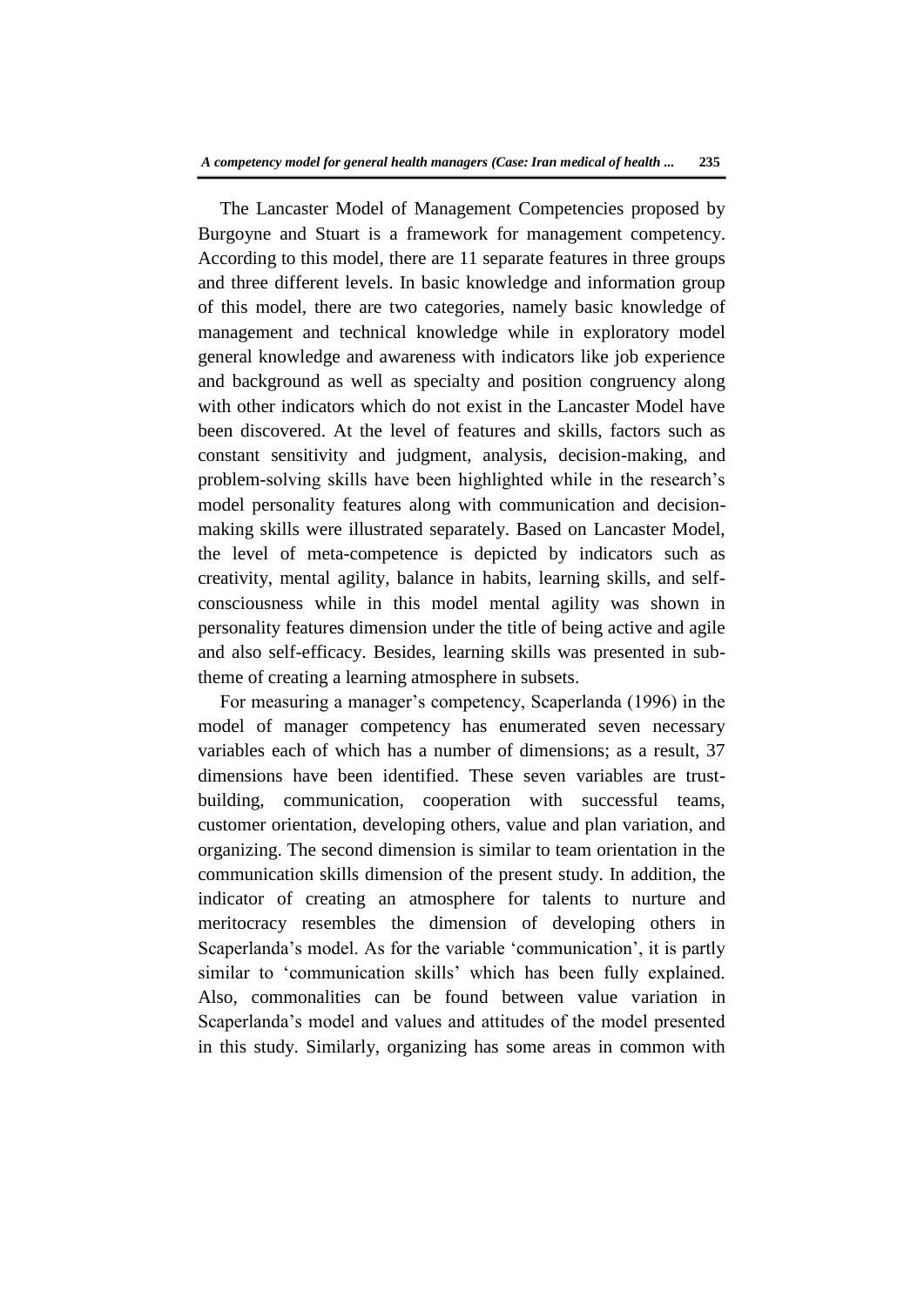familiarity with job, processes, and organizational relations (being a generalist) in general knowledge and awareness.

Lee (2000) in a model for the competency of model managers has categorized competencies into basic and leadership ones. Basic competencies include self-regulation, mutual trust, feelings, optimism, self-development, and possession. On the other hand, leadership competencies are composed of paradoxical (opposite) solutions, administration, planning, creativity, problem-solving, and common with the seventh dimension of this study: leadership abilities. Considering the variables which constitute leadership competencies, there are some overlaps between them and other dimensions of the research's model; for example, ability to plan in management abilities and organizing and planning are along the same line. Moreover, two variables of problem-solving and team work have been covered in the research's proposed model in decision-making skills as the ability to comprehend and convey issues and in communication skills as teamorientation, respectively.

In determining individual competencies, strategic positions of organizations should be found by a suitable method. Then, the appropriate competency model is explained according to the strategies. What's more, a competency model should be developed in line with the structure of the organization and also the positions and strategies of that organization. The managers' statements highlight significant points as follows:

- The existence of organizations which in packages distribute new managerial discussions and already-experienced interactions that have been proved to be useful in order to avoid their lagging behind.
- The necessity for existence of an organization that monitors managers' performance without any superficial judgment so that if it is observed that a manager deviates from the program and the goal, he has to be replaced or limited in his activities since some managers remain in their positions for a long time, hence jeopardizing the future of the country.
- Research is needed to answer this question: which managers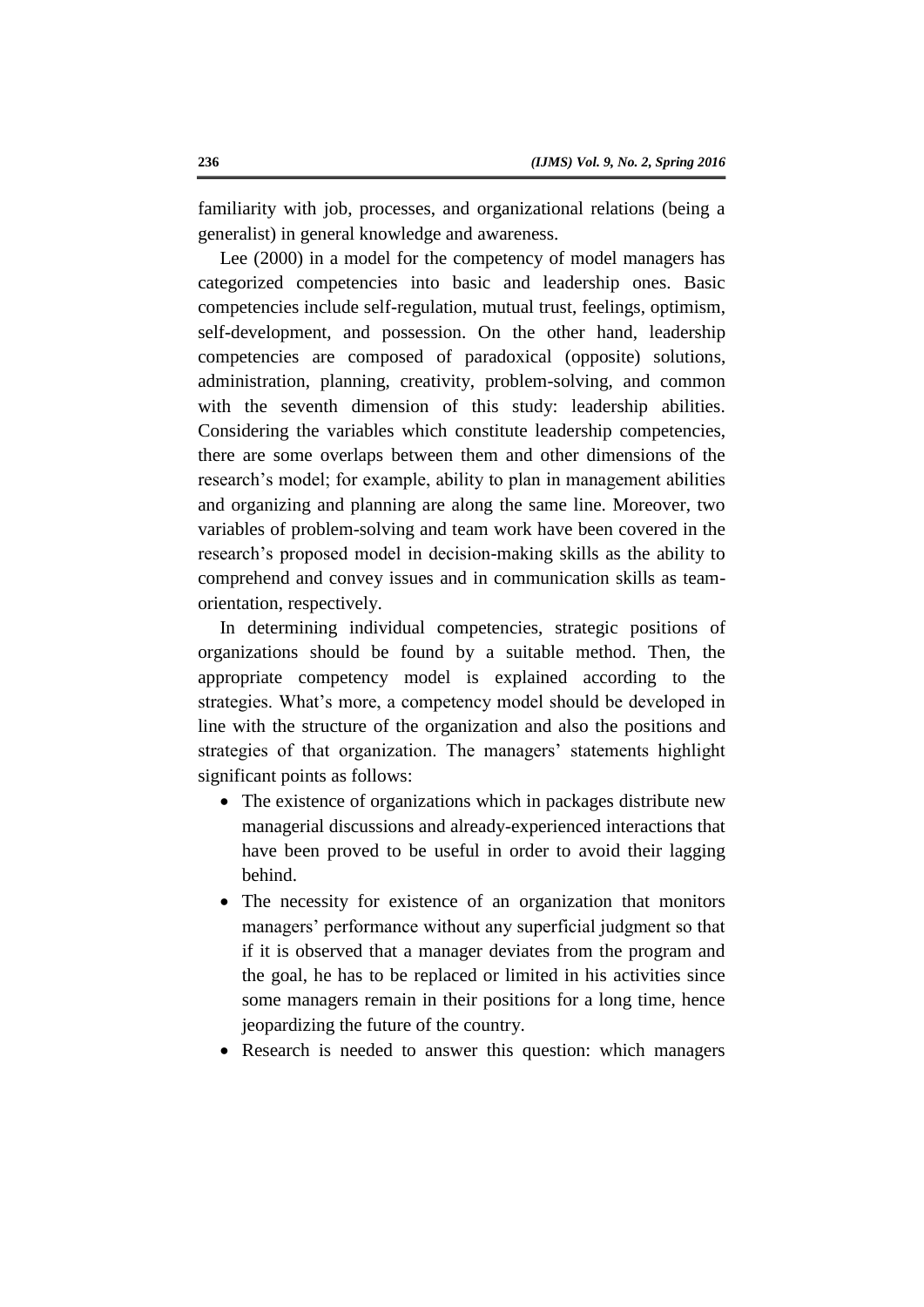have been more successful, those who have majored in management or those who have majored in other fields (medicine)? Why?

- This study identifies the competencies of general managers in health sector, which is one of the crucial sectors in social services. In an analogy to other studies conducted in the field of competency and according to the findings of Poorkarimi & Sedaqat (2014), the three factors of ethical competency, professional competency and personal competency must be considered in order to measure the competencies. Ethical competency has the most defining role among these factors and the transformational leadership style can be used to predict and explain the managerial competency.
- Ranjbar *et al.* (2013) designed and evaluated the competency model for health sector managers according to middle managers' points of view and assessed the health system by eight factors of behavioral and intellectual skills, service quality, responsibility, personality, professional knowledge, credibility, attitude, vision and moral values and beliefs.
- This study identifies the competency model for the top managers in the General Offices of the Ministry of Health and Medical Education, so the results are suitable only for this organization. The competency model is customized and tailored for this group based on the grounded theory and uses no quantitative method. In addition, the model results are quite different in some of the factors, for example the managerial and leadership skills, talent and intelligence and values are the most important competencies for general managers. Perhaps the shortcoming of this research is the lack of overall dominance of the researcher over health care sector which makes the use of observation tools possible to get more accurate results.
- Finally, some areas for conducting further research are suggested.
- In order to do more comprehensive studies, the degree of importance of a job for the strategies of organizations should be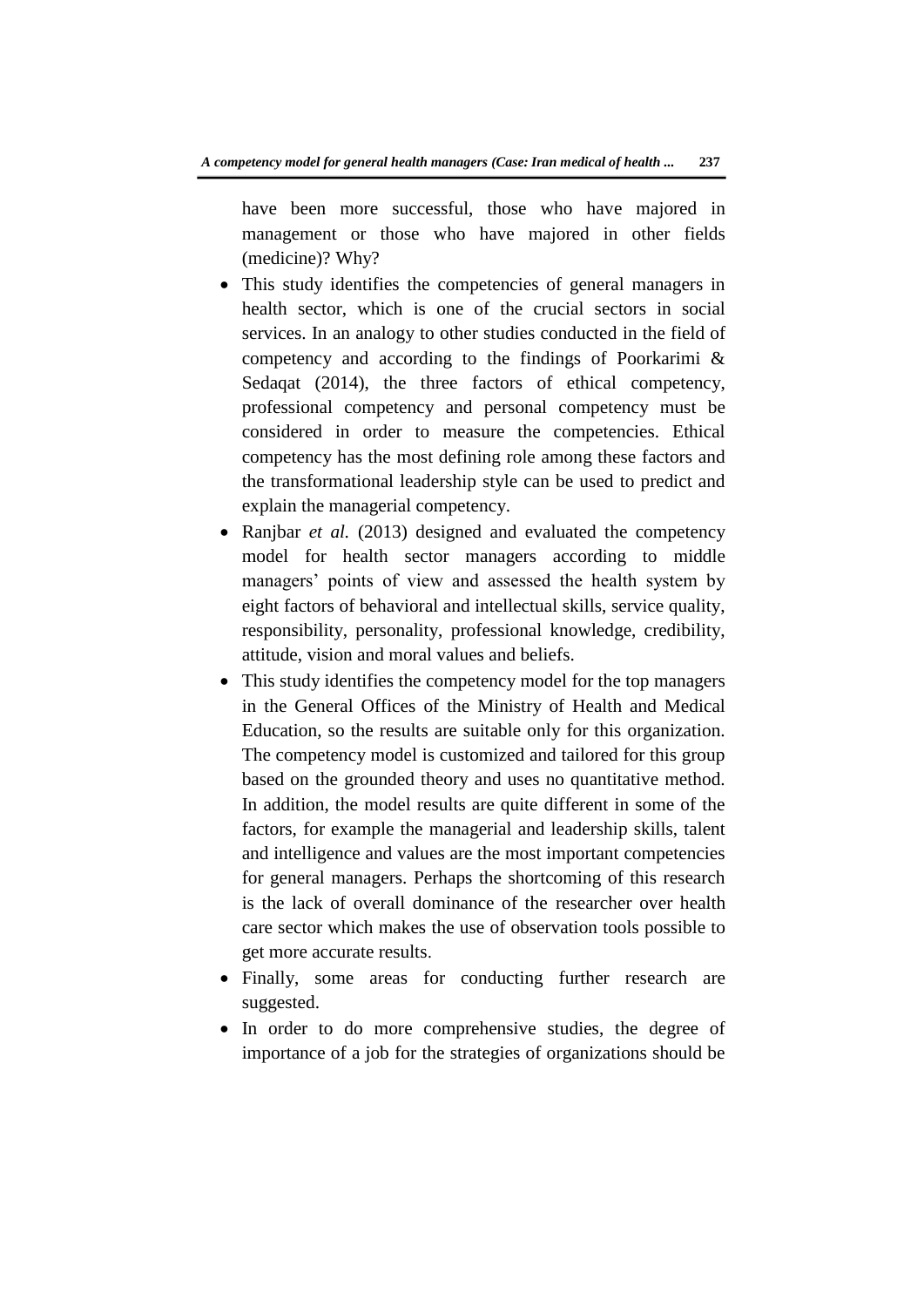determined in advance to be able to put forward a competency model for that job in the organization. This is required because finding a key position in any organization is a necessary step toward developing a competency model. Moreover, proposing solutions for measuring the competency model would be helpful. What's more, it is suggested that in conducting such interviews, the "360-degree appraisals" can be used. In other words, in order to measure a manager's competency, his colleague, subordinate, and superior should also be interviewed. This increases the accuracy and dependability of both the interview and the study.

Among limitations of the present study, the following need to be taken into account:

unavailability of case studies (other ministries and important organizations in Iran) with the purpose of generalizing findings, lack of time to present the questions of the interview to the interviewees for further contemplation and more accurate answers, and political and conservative behaviors in the ministry (typical of governmental organizations) which may skew the findings as well as the interviewees' statements.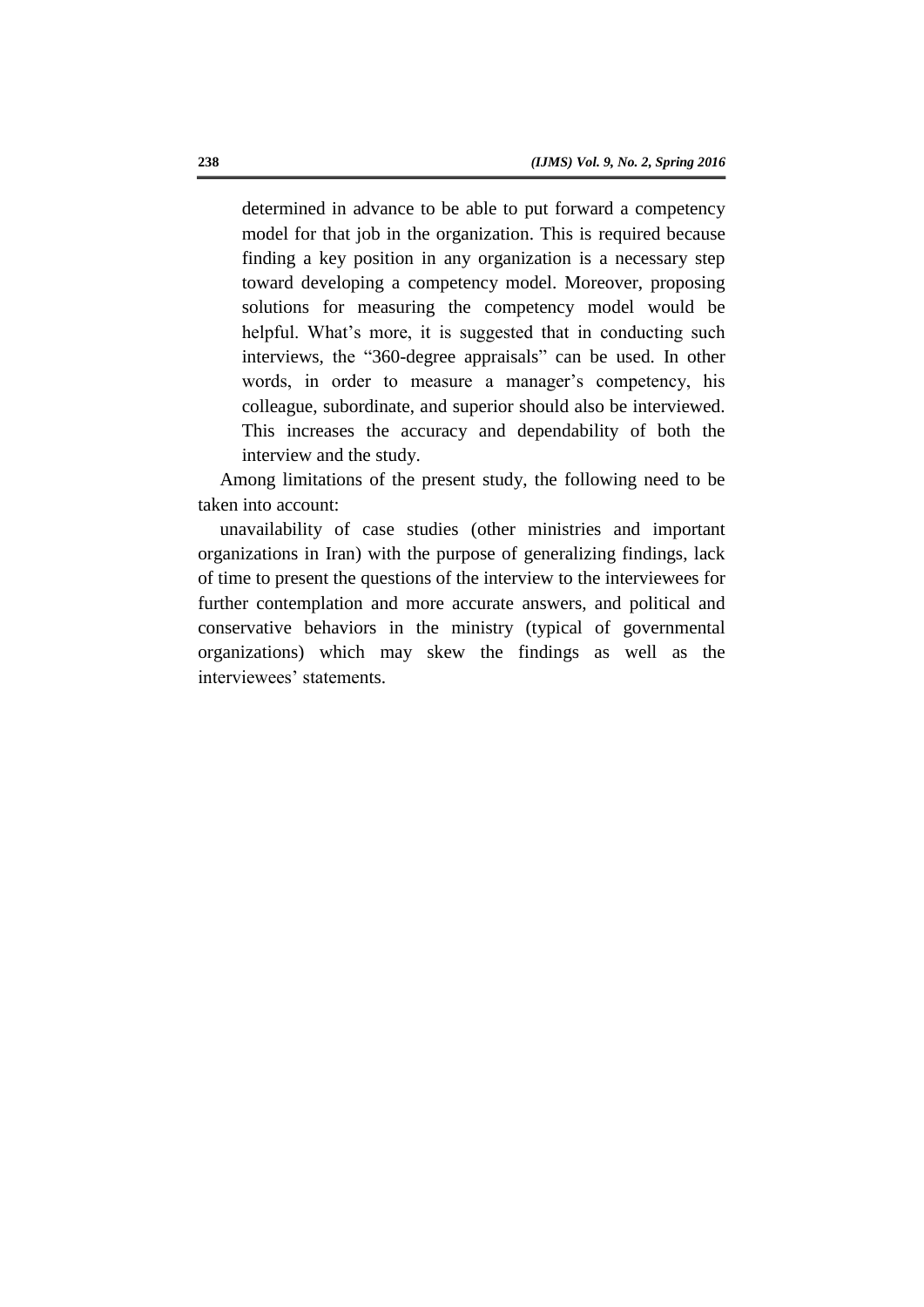#### **References**

- Abdollahi, B., Dadjooei Tavakkoli, A. & Yooseliani, Gh.A. (2014). "Identification and validation of professional competency effective teachers". *Educational Innovation*, 13(1), 25-48. (In persian)
- Braun, V. & Clarke, V. (2006). "Using thematic analysis in psychology". *Qualitative Research in Psychology*, 3(2), 77-101.
- Dubois, D.D. & Rothwell, W.J. (2000). *The competency toolkit (2 vols.)*. Amherst, MA: Human Resource Development Press.
- Eisenhardt, K.M. & Graebner, M.E. (2007). "Theory building from cases: opportunities and challenges". *Academy of Management Journal*, 50(1), 25-32.
- Gangani, N., McLean, G.N. & Braden, R.A. (2006). "A Competency‐Based Human Resource Development Strategy". *Performance Improvement Quarterly*, 19(1), 127-139.
- Hamidizade, M.R., Mohammadi, A.S. & Talaee, H.R. (2014). "Explanation the competency model for supply chain strategy". *Journal of Supply Chain Management*, 16(1), 30-39. (In persian)
- Hasani, M. (2014). "provide a framework for assessing competency-core faculty members Address: Application of AHP". *Occupational and Organizational Consulting*, 16(1), 55-75. (In persian)
- Irwin, P. (2008). "Competencies and employer engagement". *Asia Pacific Education Review*, 9(1), 63-69.
- Kim, S.H., Lee, Y.K., Lee, C.K. & Holland, S. (2011). "Trust transfer effects on values and attitudes toward China and the Shanghai Expo 2010". Paper Presented at *the International Council on Hotel Restaurant and Institutional Education Conference-Refereed Track*, July 27th, 2:00 PM - 3:00 PM.
- Kvale, S. (1996). *Interviews: An introduction to qualitative research interviewing*. Thousand Oaks, CA: Sage.
- Lee, J.G., Park, Y. & Yang, G.H. (2010). "Driving performance improvements by integrating competencies with human resource practices". *Performance Improvement Quarterly*, 23(1), 71-90.
- Levinson, W., Lesser, C.S. & Epstein, R.M. (2010). "Developing physician communication skills for patient-centered care". *Health Affairs*, 29(7), 1310-1318.
- Lo, K., Macky, K. & Pio, E. (2015). "The HR Competency Requirements for Strategic and Functional HR Practitioners". *The International Journal of Human Resource Management*, 26(18), 2308–2328.
- Marrelli, A. F., Tondora, J. & Hoge, M.A. (2005). "Strategies for developing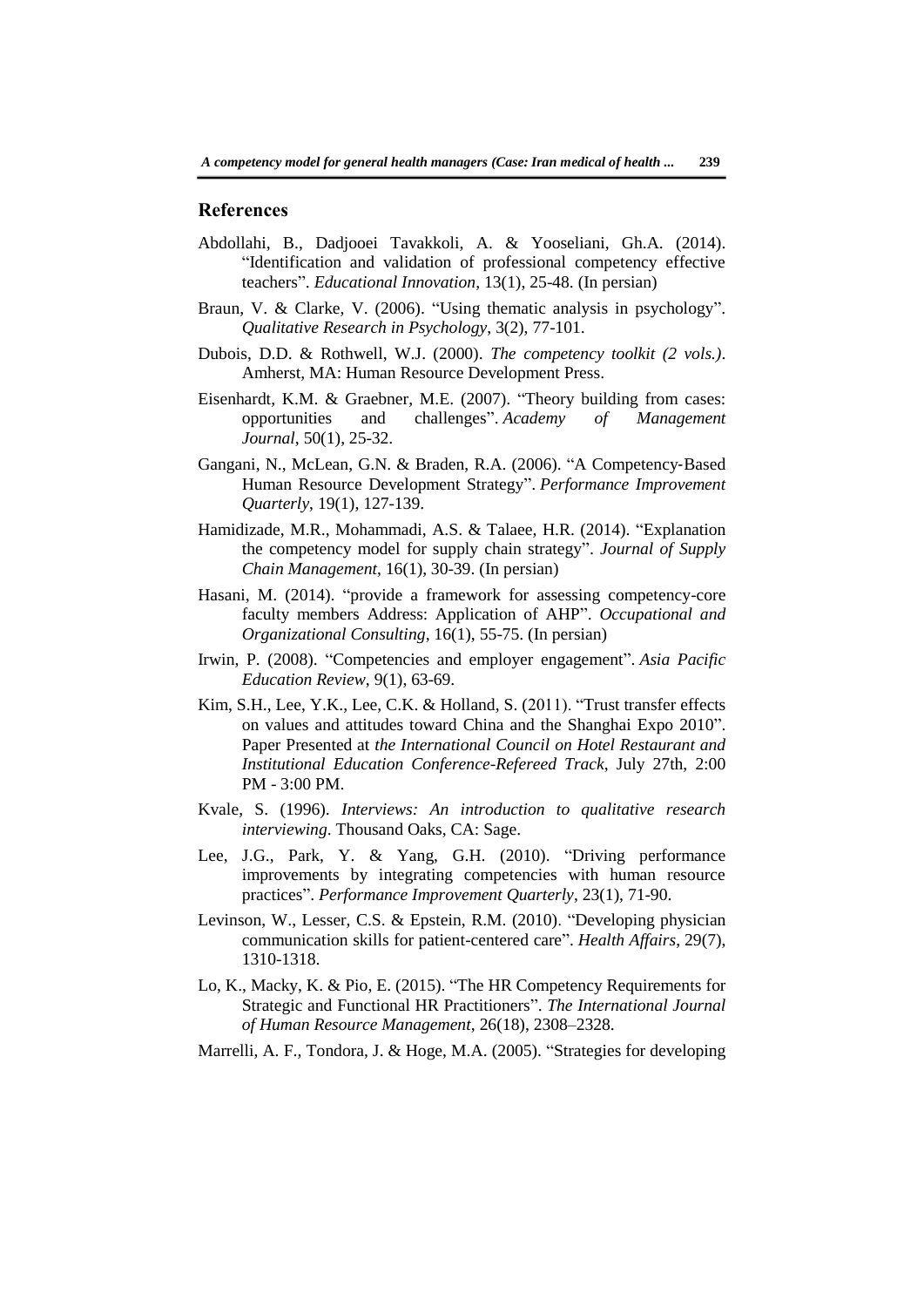competency models". *Administration and Policy in Mental Health and Mental Health Services Research*, 32(5-6), 533-561.

- Maykut, P. & Morehouse, R. (1994). *beginning qualitative research: A Philosophic and practical guide*. London: The Falmer Press.
- McCredie, H. & Shackleton, V. (2000). "The unit general manager: a competency profile". *Personnel Review*, 29(1), 106-114.
- Merriam, S.B. (2009). *Qualitative research: A guide to design and implementation*. John Wiley & Sons.
- Nasehifar, V., Saadat, M.R. & Maasoomzadezavare, A. (2010). "Model to assess the capabilities and competencies of business managers". *Commercial Examintions*, 23(2), 3-18. (In Persian)
- Nelson, S.A. & Yeo, R.K. (2012). "Action learning for middle manager development: the case of an Australian state–based large organization". *International Journal of Human Resources Development and Management*, 12(4), 292-307.
- Poorkarimi, j. & Sedaqat, M. (2014). "Explaination the relationship between transformational leadership style and management competency in research organizations". *Journal of Human Resource Management*, 6(1), 201-222. (In Persian)
- Ranjbar, M., khaef elahi, A., Danaee Fard, H. & Fani, A.A. (2013). "Evaluation Competency model for managers in the health sector: Structural Equation Modeling Approach". *Journal of Mazandaran University of Medical Sciences*, 23(13), 104-113. (In Persian)
- Rodriguez, D., Patel, R., Bright, A., Gregory, D. & Gowing, M.K. (2002). "Developing Competency Models to Promote Integrated Human Resource Practices". *Human Resource Management*, 41(3), 309-324.
- Rothwell, W. (2005*). Effective Succession Planing: Ensuring Leadership Continuity and Building Talent from Within*. *3RD EDITION,* American Management Association.
- Saedi, M. & Yazdani, H.R. (2010). "Exhibition Model-based process for implementing knowledge management and organizational learning in the iran khodro: Grounded Theory". *Journal of Information Technology Management*, 1(2), 67-84. (In Persian)
- Salajeghe, S., Sayadi, S. & Mirkamali, K.S. (2014). "Measuring the Relationship between Intellectual Capital and Project Managers Competency Model in the Project Oriented Organizations". *Research in Business and Management*, 1(2), 55-80. (In Persian)
- Sanchez, J.I. & Levine, E.L. (2009). "What is (or should be) the difference between competency modeling and traditional job analysis?". *Human Resource Management Review*, 19(2), 53-63.